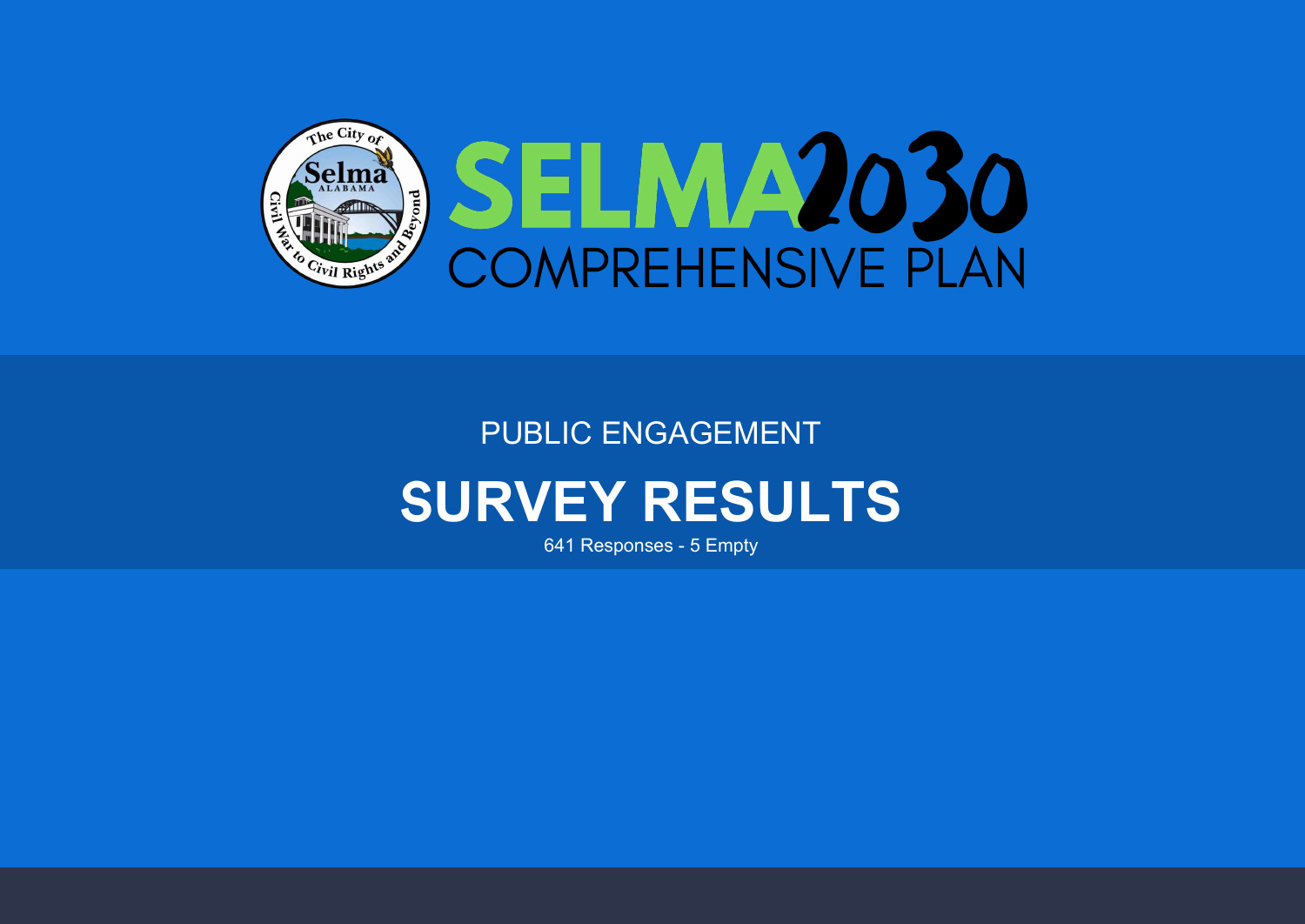How would you describe the overall quality of life for you as an Selma resident? For example, your housing, job opportunities, education, a vibrant downtown, availability of goods and services, parks, recreation and open spaces, etc.

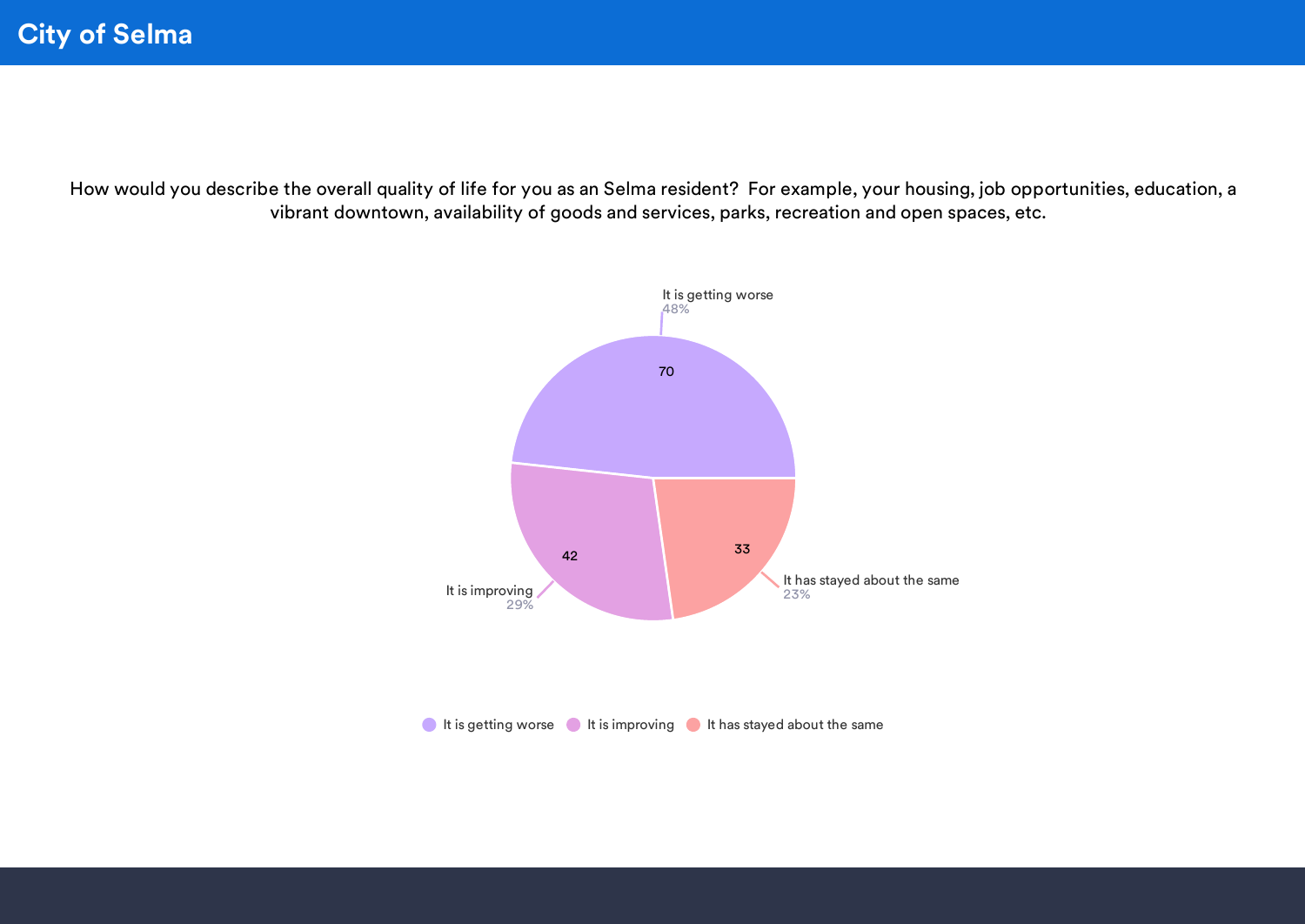Economic Develop… Downtown Revitali… Neighborhoods Housing choices, co… Parks and Recreation Health & Wellness Education Public Safety  $\overline{O}$ 20 40 60 80 100 120 140 128 91% 107 83% 115 86% 109 83% 97 76% 104 83% 98 82% 108 90% 5 4% 15 12% 10 8% 14 11% 17 13% 15 12% 8 7% 3 3% 4 3% 2 2% 4 3% 1 1% 3 2% 5 4% 2 2% 1 1%

How would you rate the importance of the following factors in Selma?

**O** Very Important C Somewhat Important C Not Important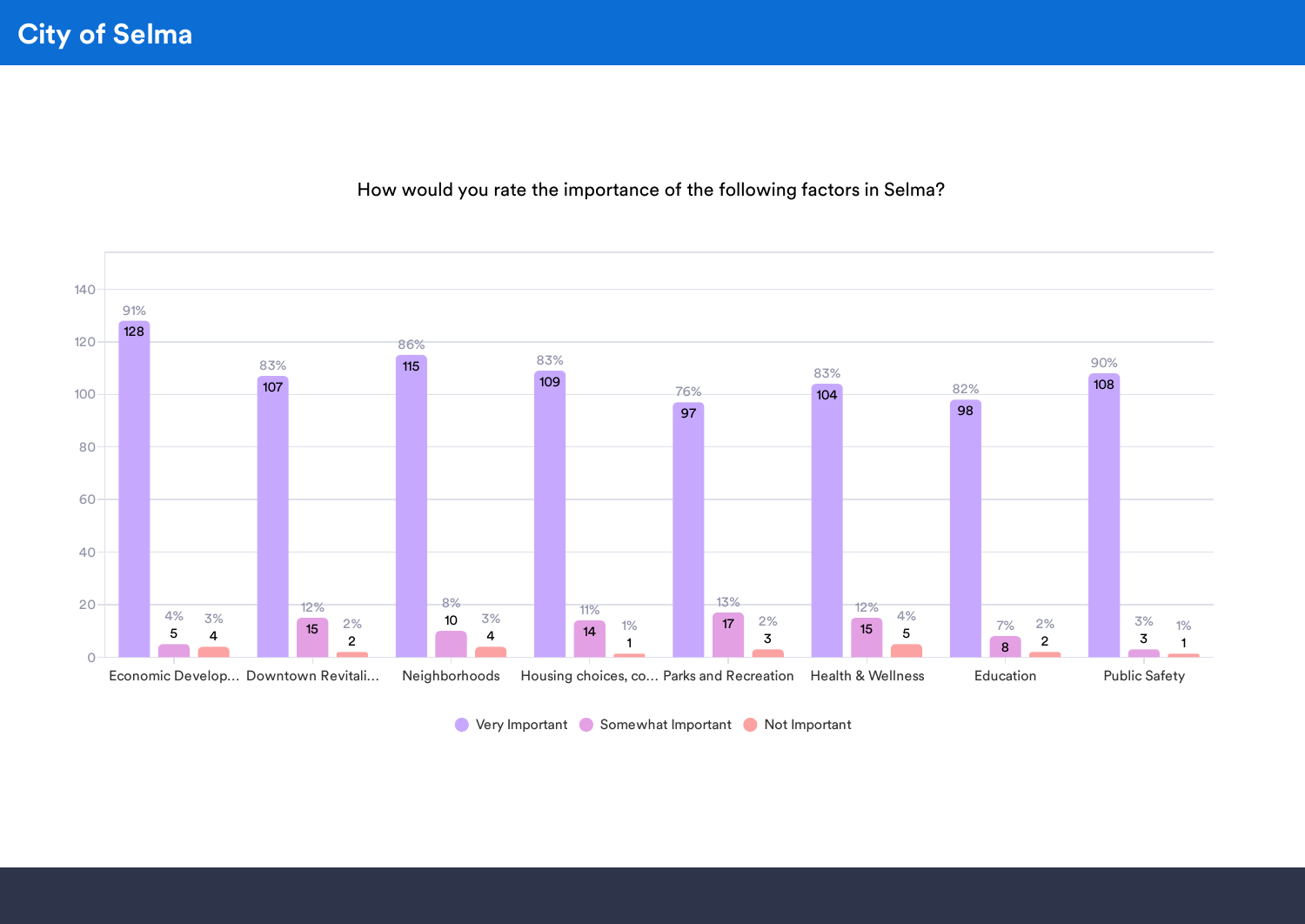What types of new jobs do you believe are needed in Selma? (please select all that apply)

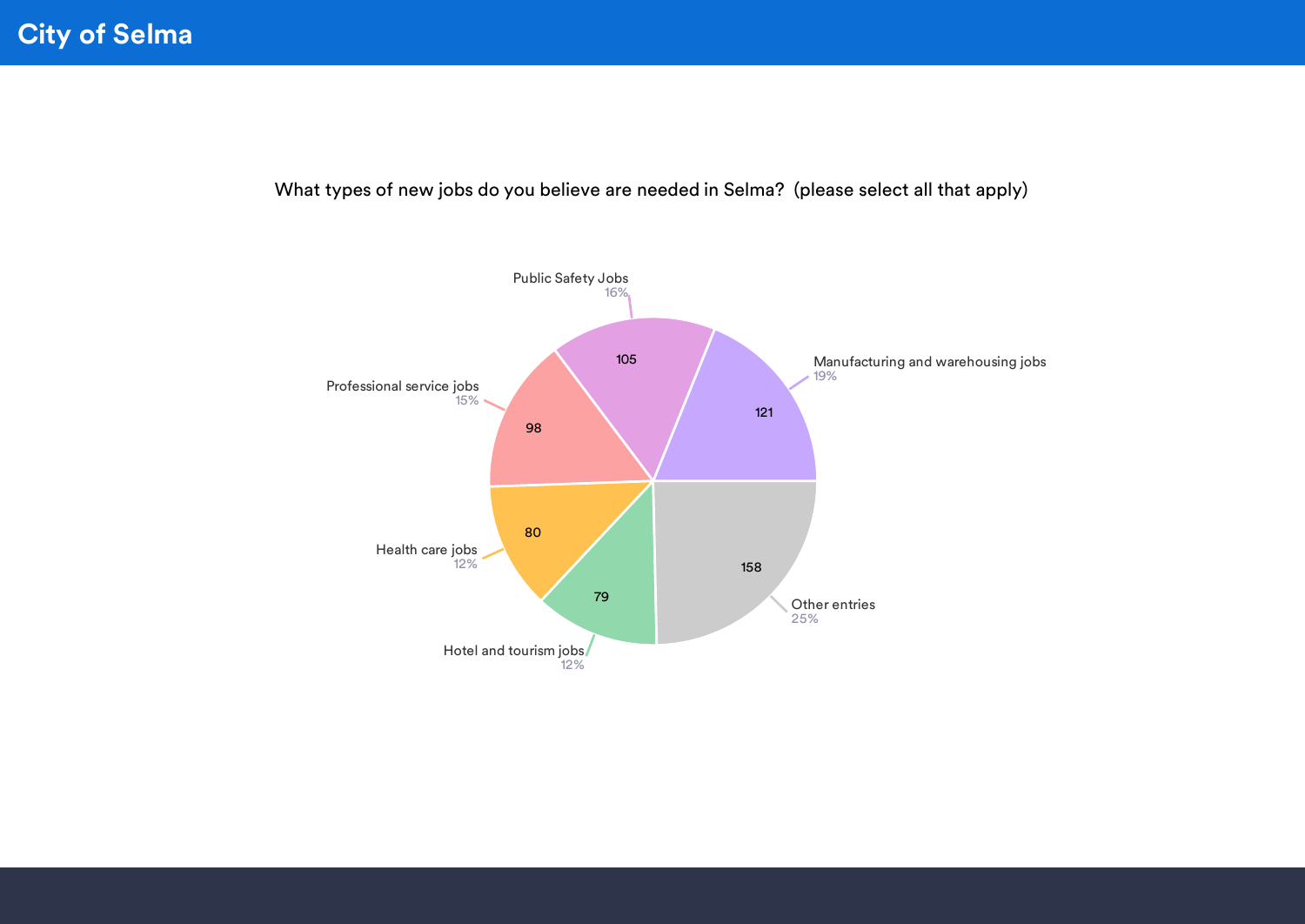What type of business development would you encourage in Selma?

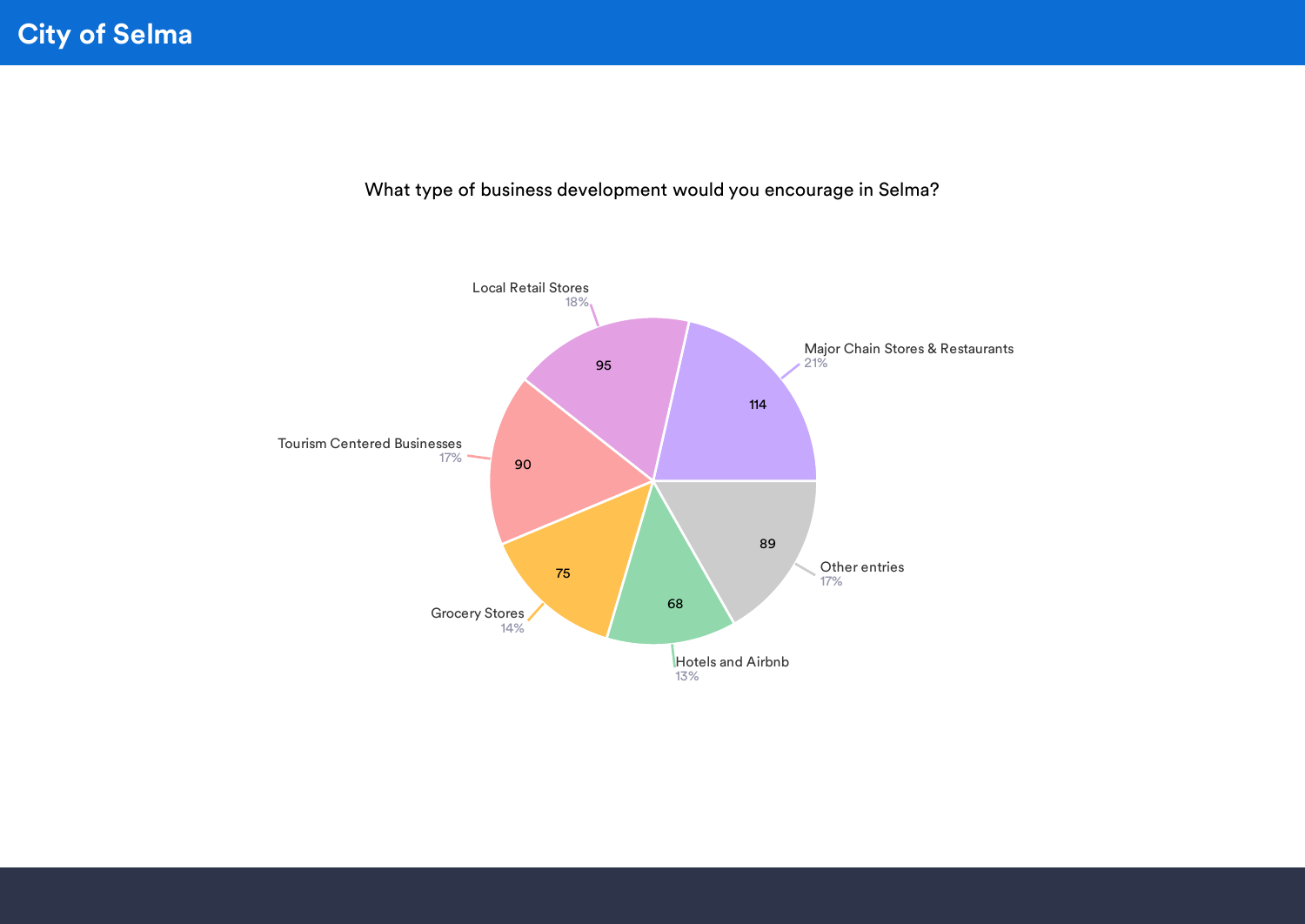

What are the types of industry uses you feel are needed in Selma?

**C** Manufacturing and processing C Aviation and transportation C Warehousing and distribution centers C High-tech industries C Small scale sites for startup businesses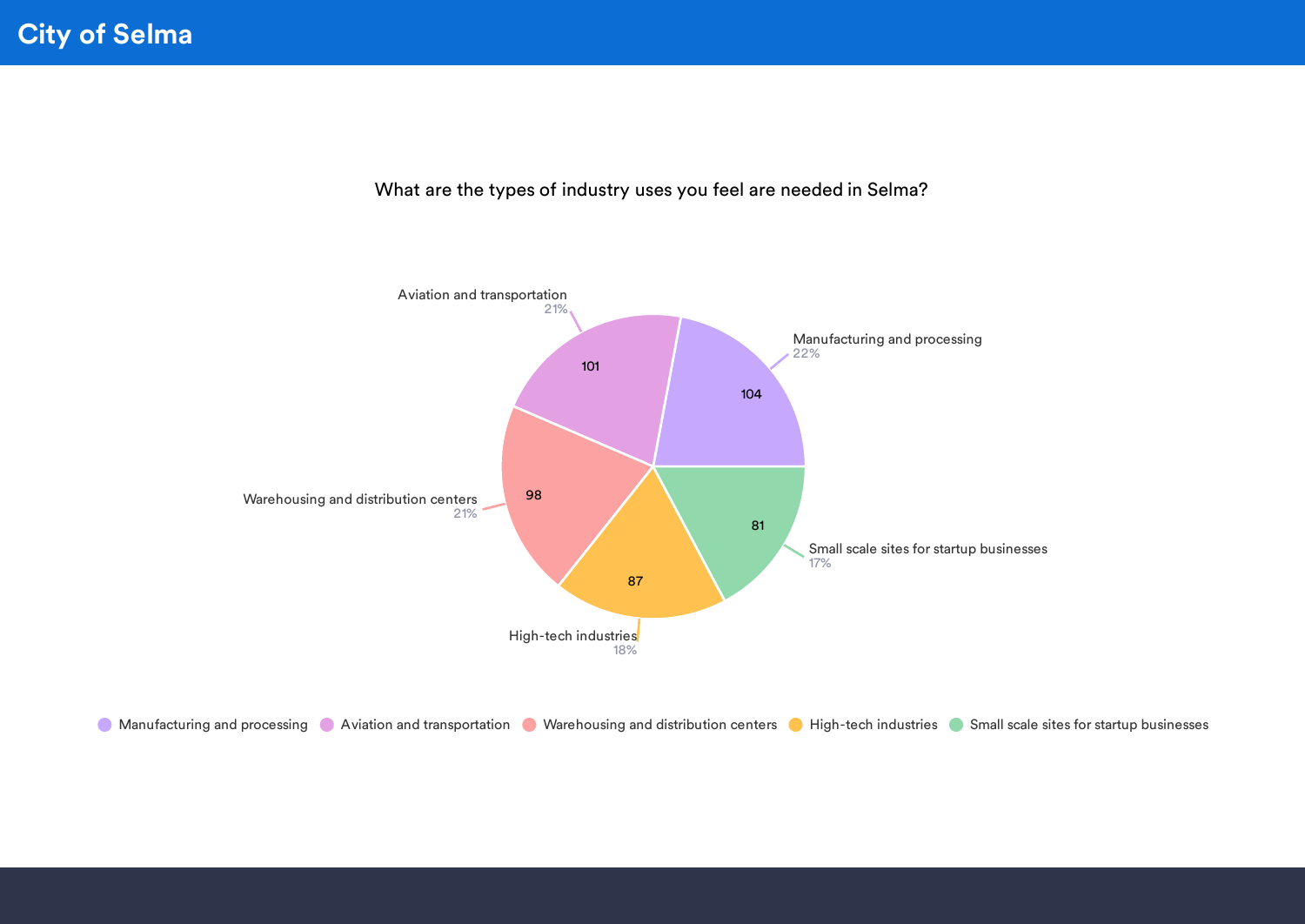What types of housing do we need more of in Selma? (please select all that apply)

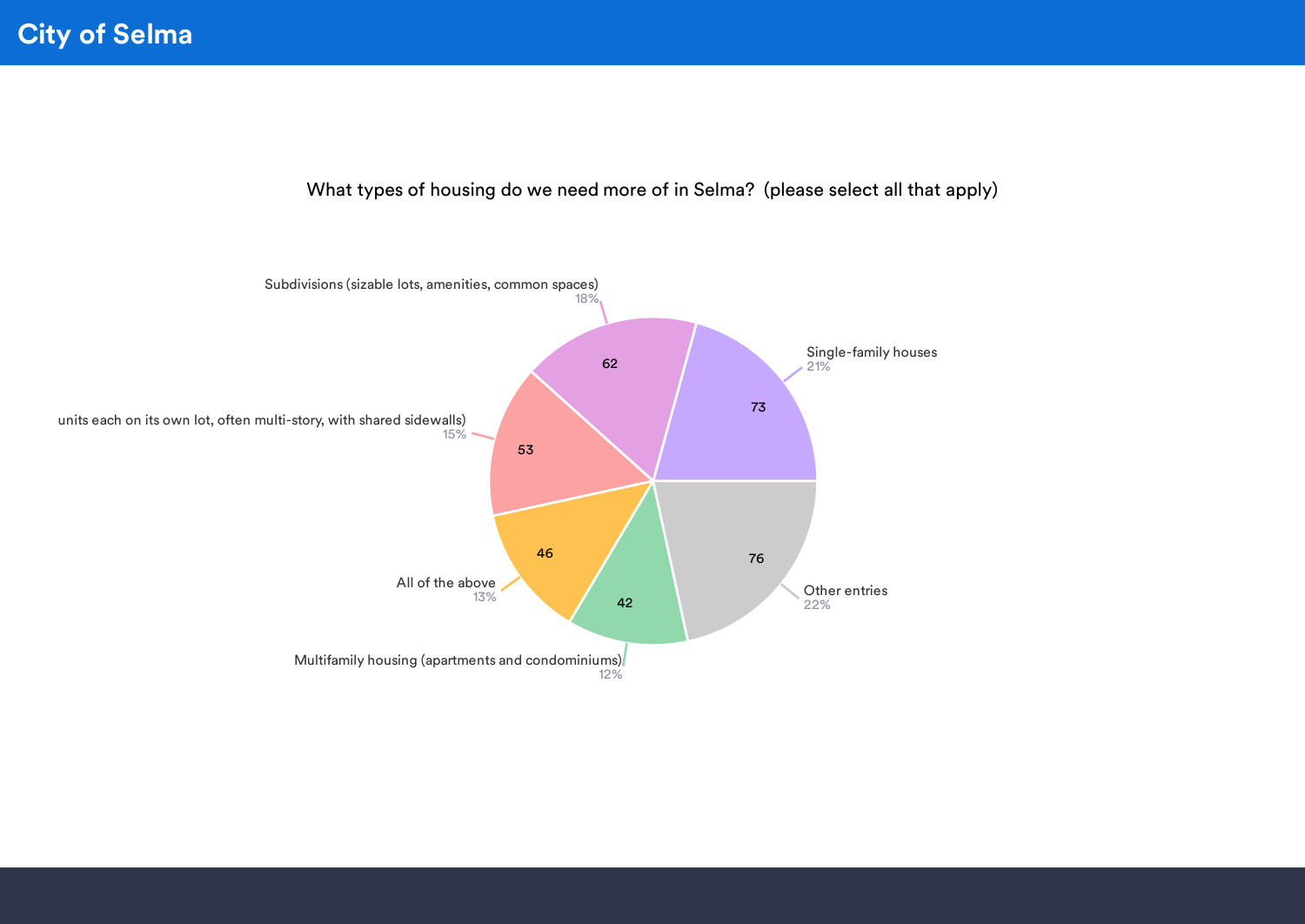How would you rate the existing housing and residential factors in Selma.



**O** Not Satisfied Somewhat Satisfied Satisfied Very Satisfied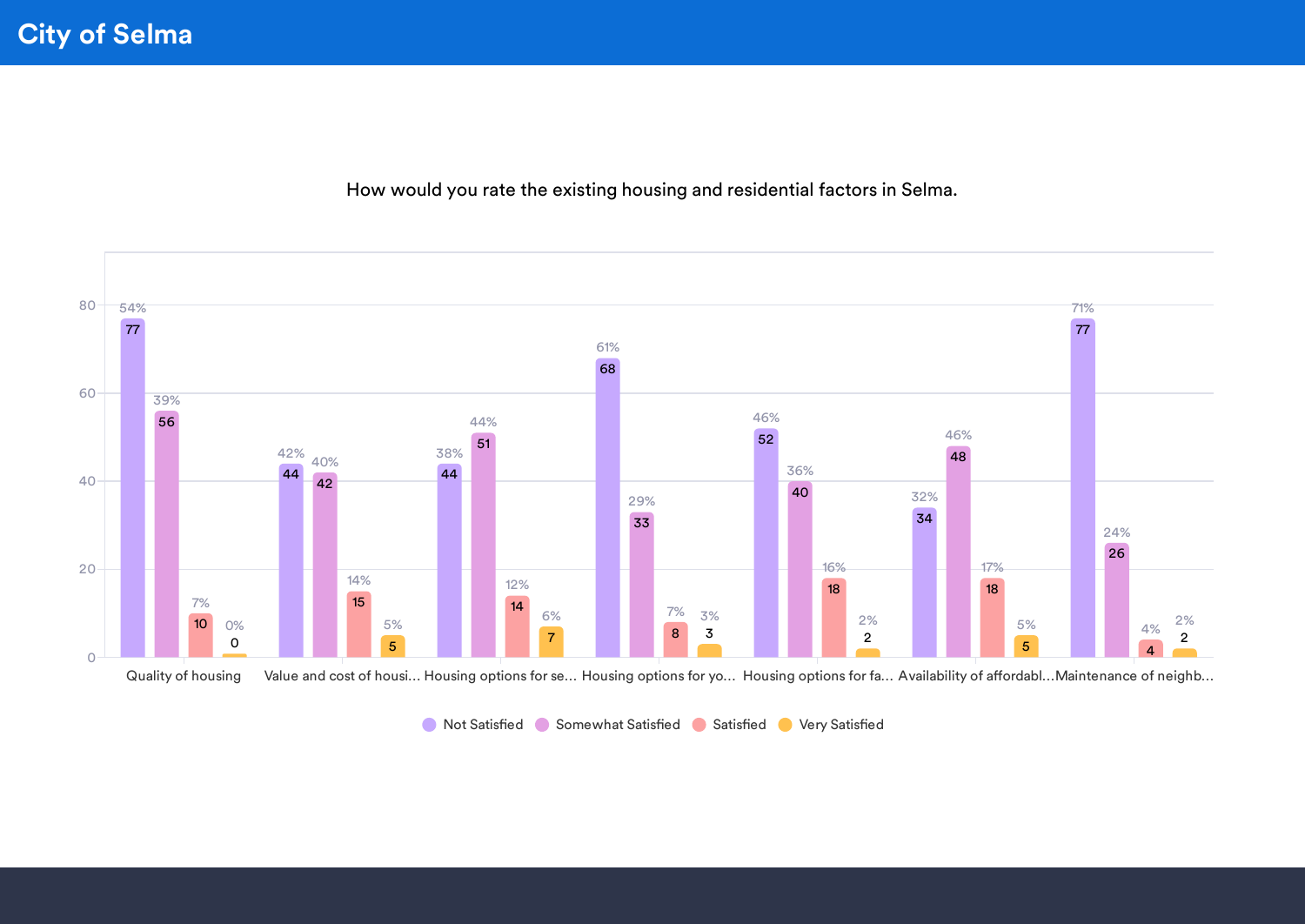What is the biggest challenge facing neighborhoods and residential areas in Selma?



**ODilapidated structures (Building Code Enforcement)** Police Protection Trash & Garbage C Road and Sidewalk Maintenance C Drainage and Sewer **On Parks & Recreational facilities @ Other @ Not caring @ Gangs and shootings @ Fire coverage @ Everything!**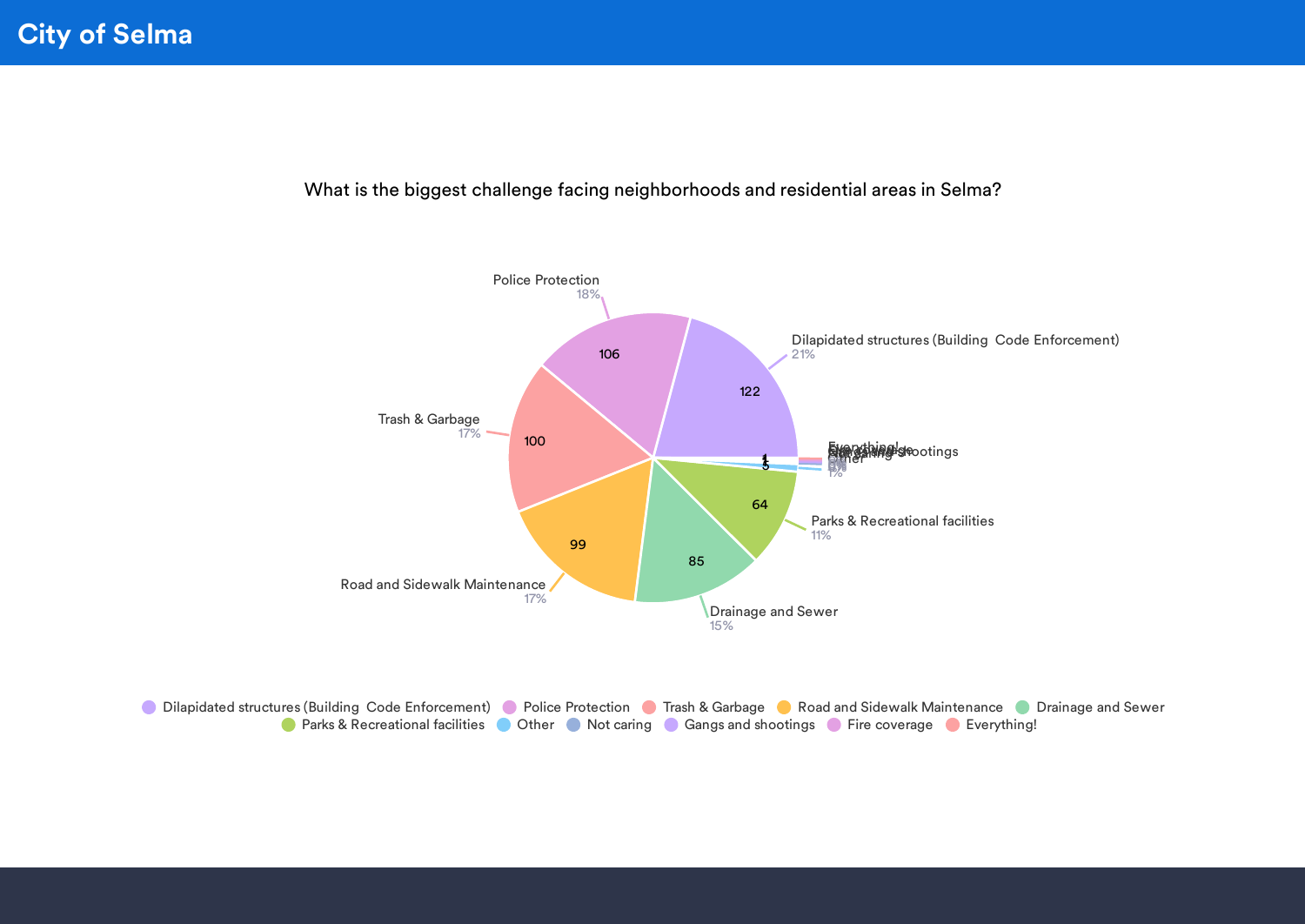

What do you feel is most needed for Downtown Selma (check all that apply)?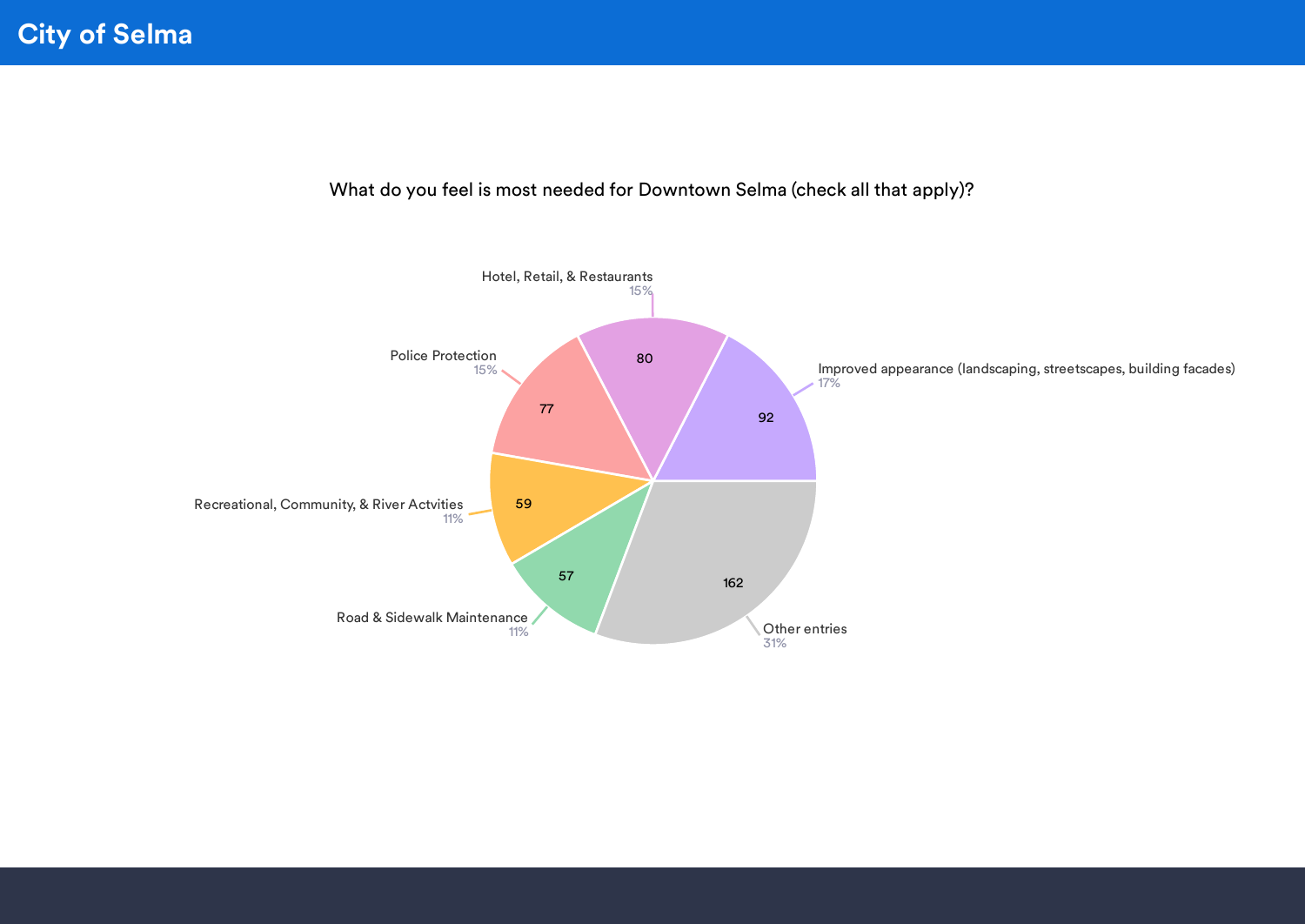Water Avenue/Broad Street are key thoroughfares for Selma. If this thoroughfare and adjacent lands were to be physically improved, what types of specific improvements would you like to see? (please select all that apply)

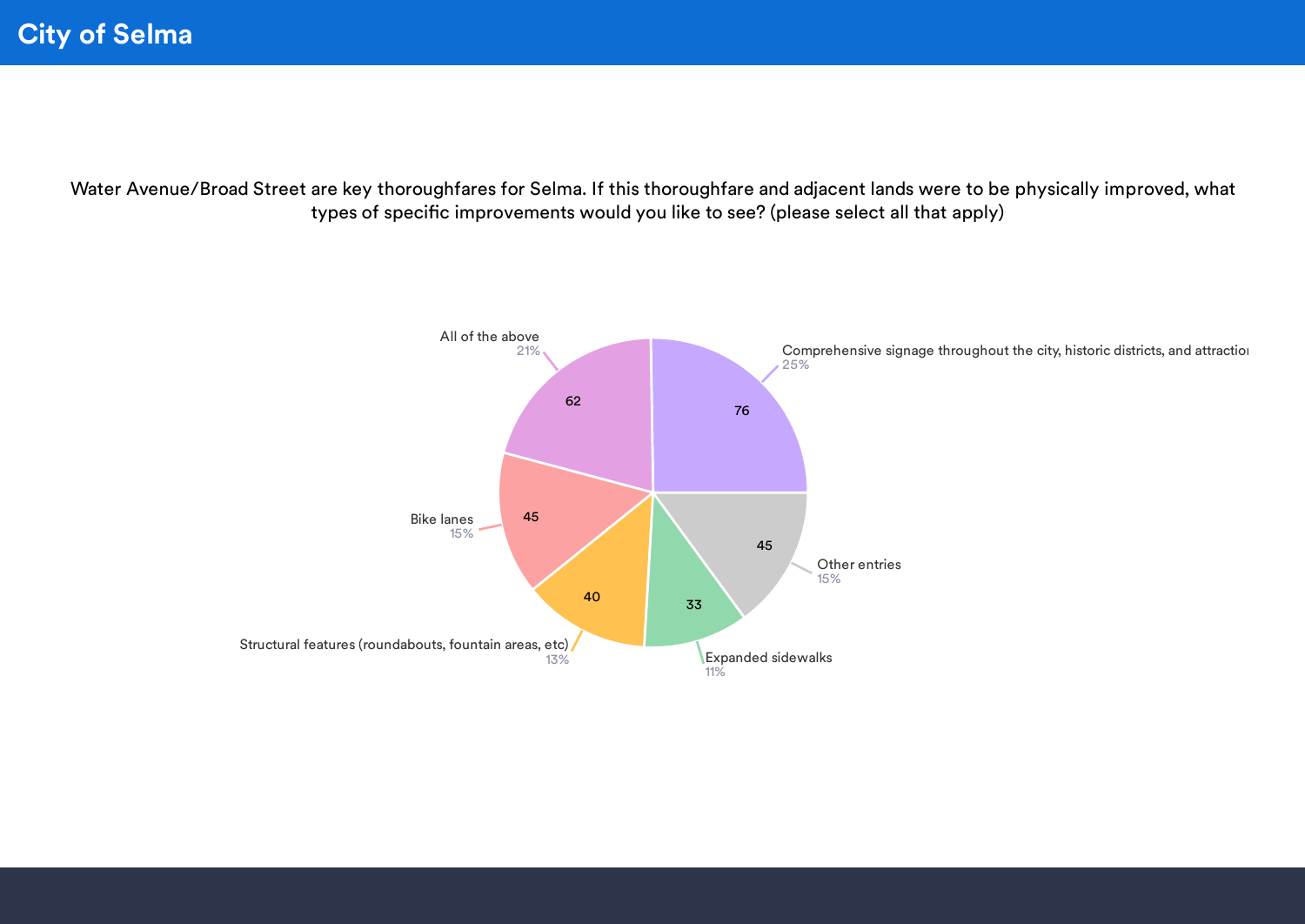Neighborhood Parks Playgrounds Sports fields and courts Recreational programs Open space, green space, ... River & Marina Access for b...  $\overline{O}$ 20 40 60 80 100 120 100 70% 95 77% 98 78% 99 78% 73 63% 79 68% 30 21% 21 17% 23 18% 19 15% 29 25% 31 26% 8 6% 7  $6\%$  0% 5 4% 9 7% 12 10% 6  $\frac{1}{4}$  and  $\frac{6\%}{12}$   $\frac{0\%}{12}$   $\frac{1}{2}$   $\frac{6\%}{12}$   $\frac{1}{2}$   $\frac{5\%}{12}$ 3% 0 0% 0 0% 0 0% 2 2% 1 1%

Rate your satisfaction with Selma's existing parks and recreation.

**O** Not Satisfied Somewhat Satisfied Satisfied Very Satisfied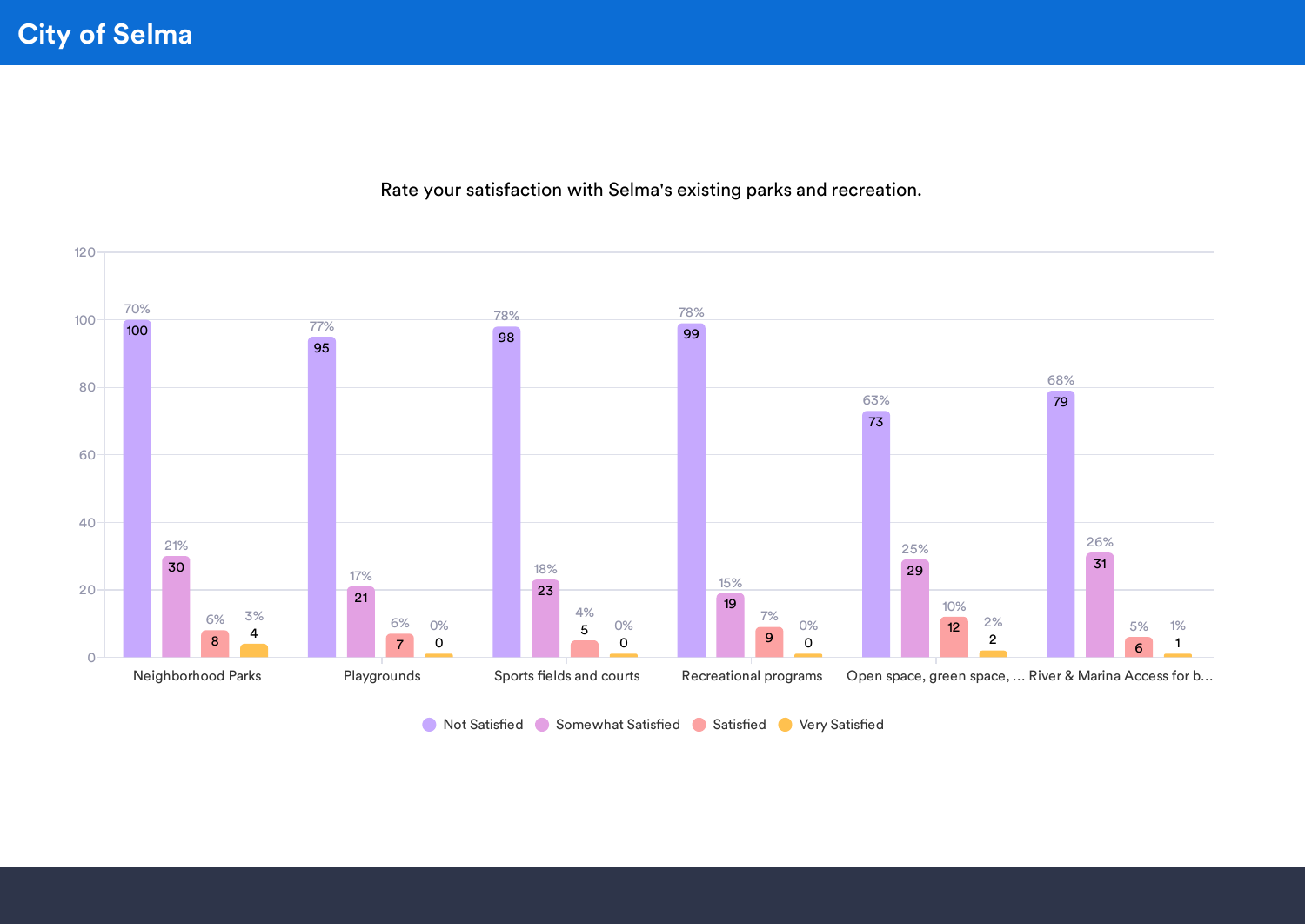Identify if each of the following is a strength or weakness.



**Weak Neutral Strength**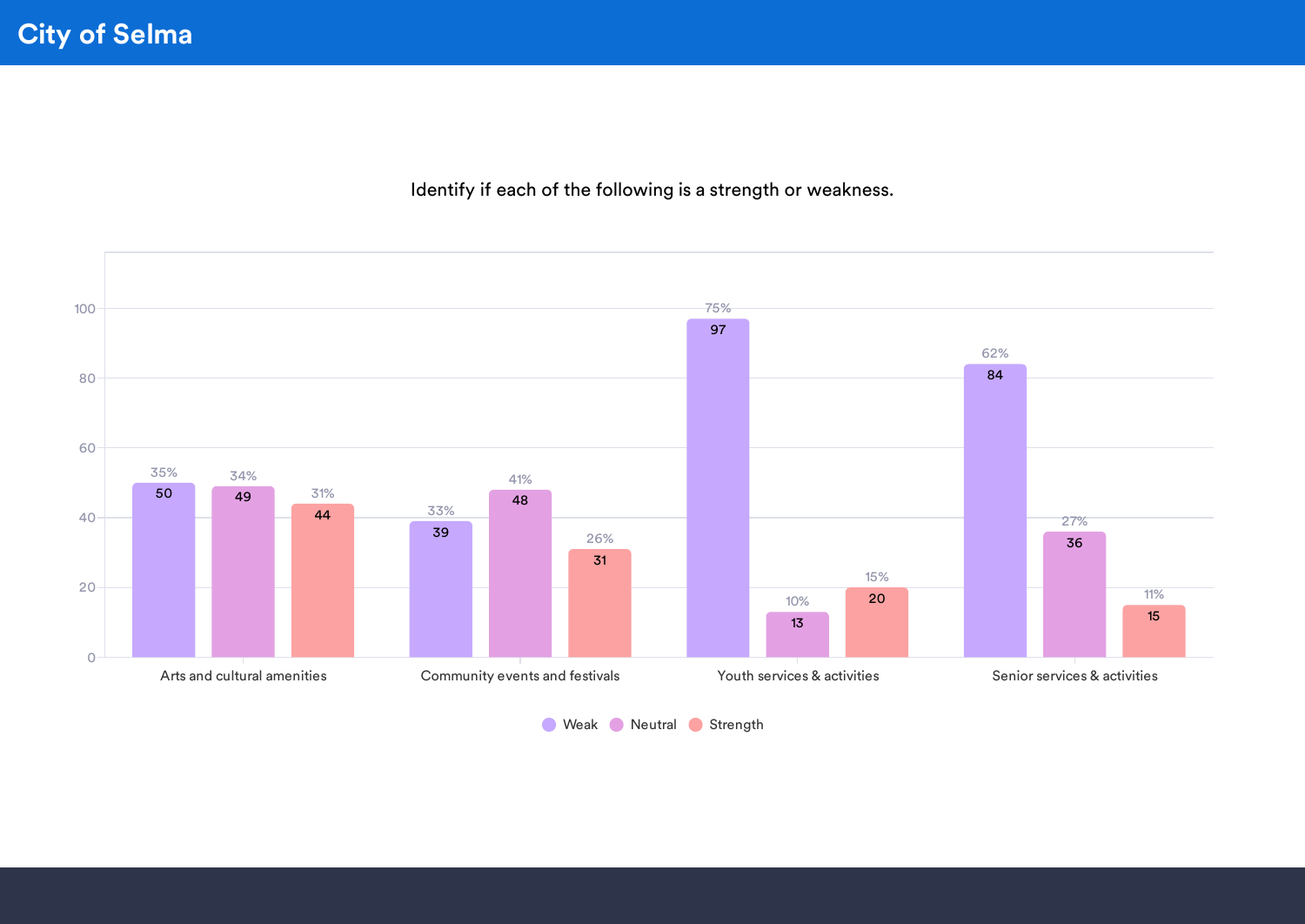#### How can we improve our parks, recreational, and community activities?

| Data                                                                                                                                                                                                                                                                                                                                                | <b>Responses</b> |
|-----------------------------------------------------------------------------------------------------------------------------------------------------------------------------------------------------------------------------------------------------------------------------------------------------------------------------------------------------|------------------|
| Make it more newer and child safe with cameras                                                                                                                                                                                                                                                                                                      | 4                |
| Improve Landscaping Security/Police Patrol Trash/Cleaning Attendant during open hours                                                                                                                                                                                                                                                               | $\overline{3}$   |
| Upgrade playground structures in all parks, upgrade fencing and signage in park with comprehensive approach                                                                                                                                                                                                                                         | $\overline{3}$   |
| Maintenance                                                                                                                                                                                                                                                                                                                                         | $\overline{2}$   |
| Sports.                                                                                                                                                                                                                                                                                                                                             | $\overline{2}$   |
| Continue to brainstorm ideas for safety. I would love to support and be part of the change, but just being transparent my concern for<br>safety has held me back, especially with the pandemic. Continue to tap into the talents of people in the community. I would love to see<br>additional sports like soccer and arts offered to our children. | $\overline{2}$   |
| The parks and recreational has grass growing in them and them need painting.                                                                                                                                                                                                                                                                        | $\overline{2}$   |
| New facilities                                                                                                                                                                                                                                                                                                                                      | $\overline{2}$   |
| Better playground                                                                                                                                                                                                                                                                                                                                   | $\Omega$         |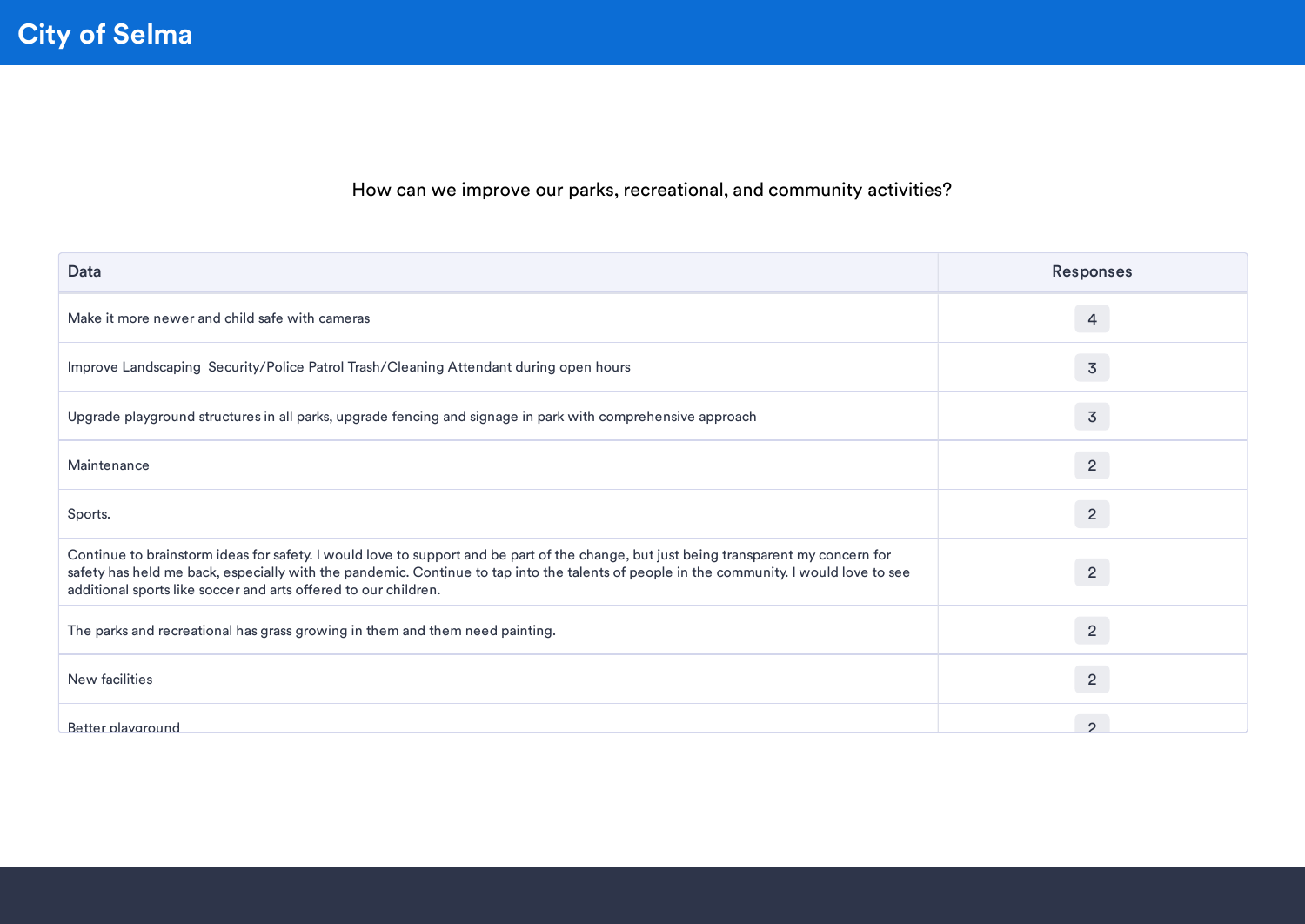Do you feel you have adequate care and access to the following?



● Yes ● No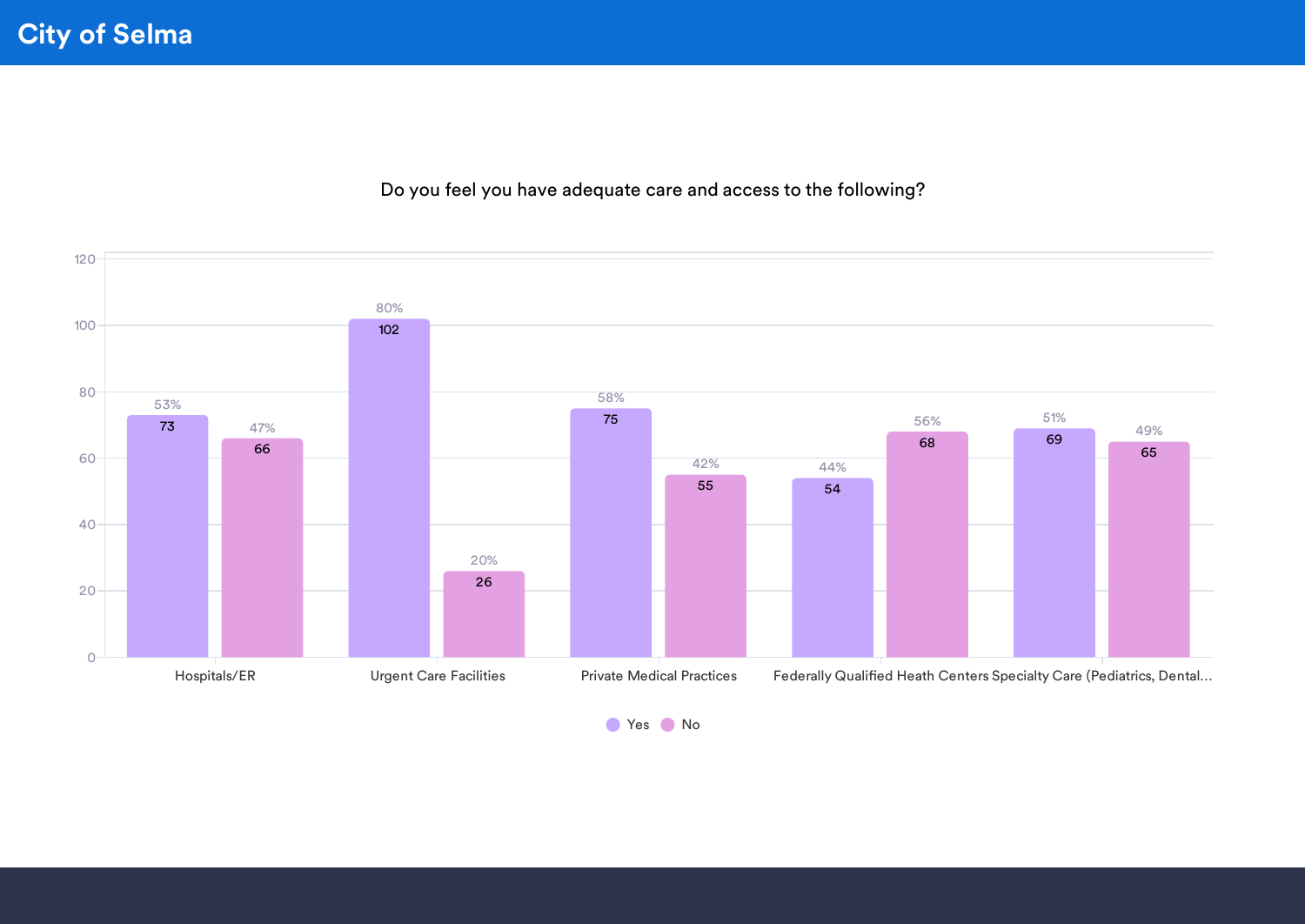#### Rate your level of safety in the following areas?



**Not Safe Somewhat Safe Safe Very Safe**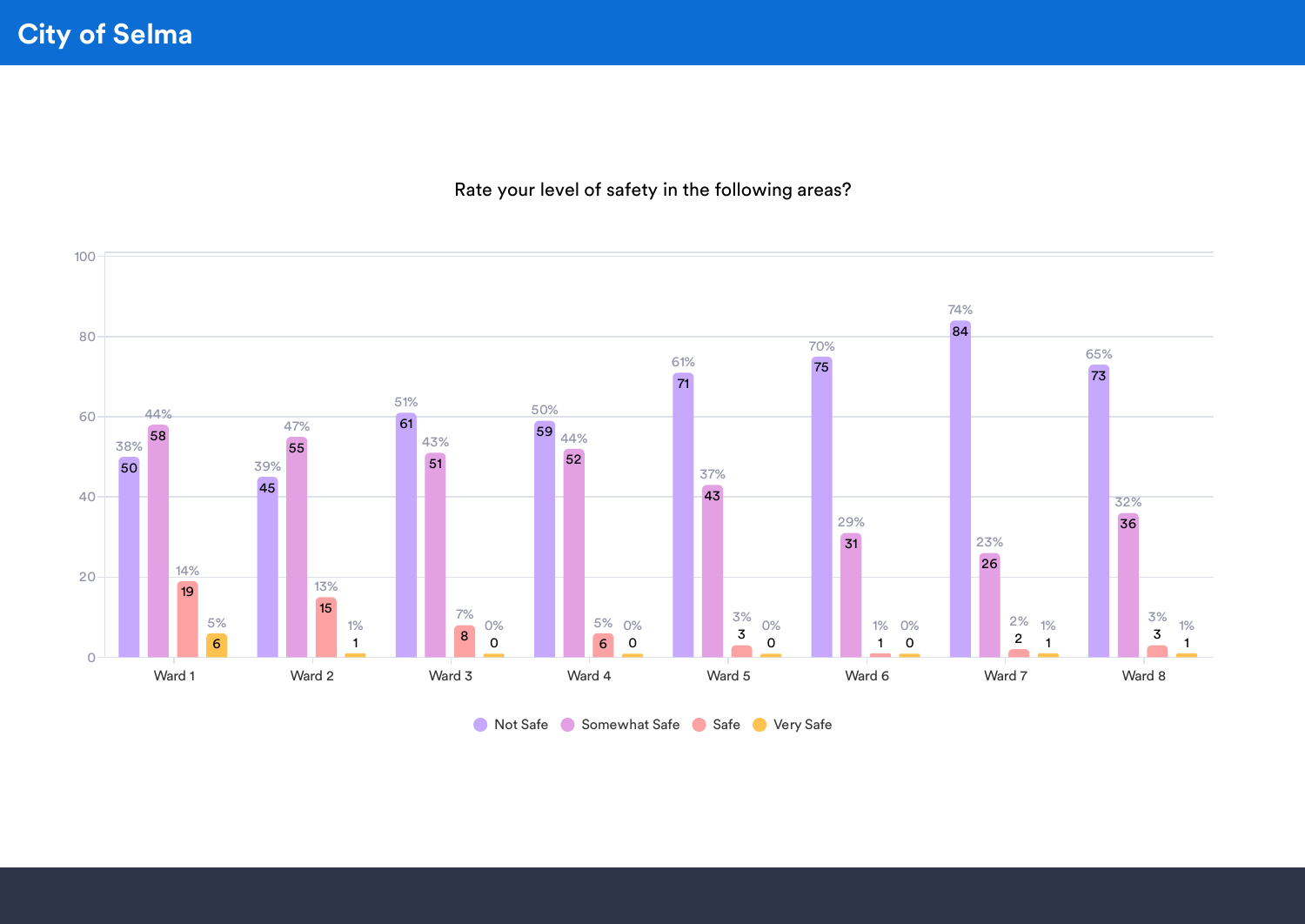What do you think is the biggest challenge facing public safety

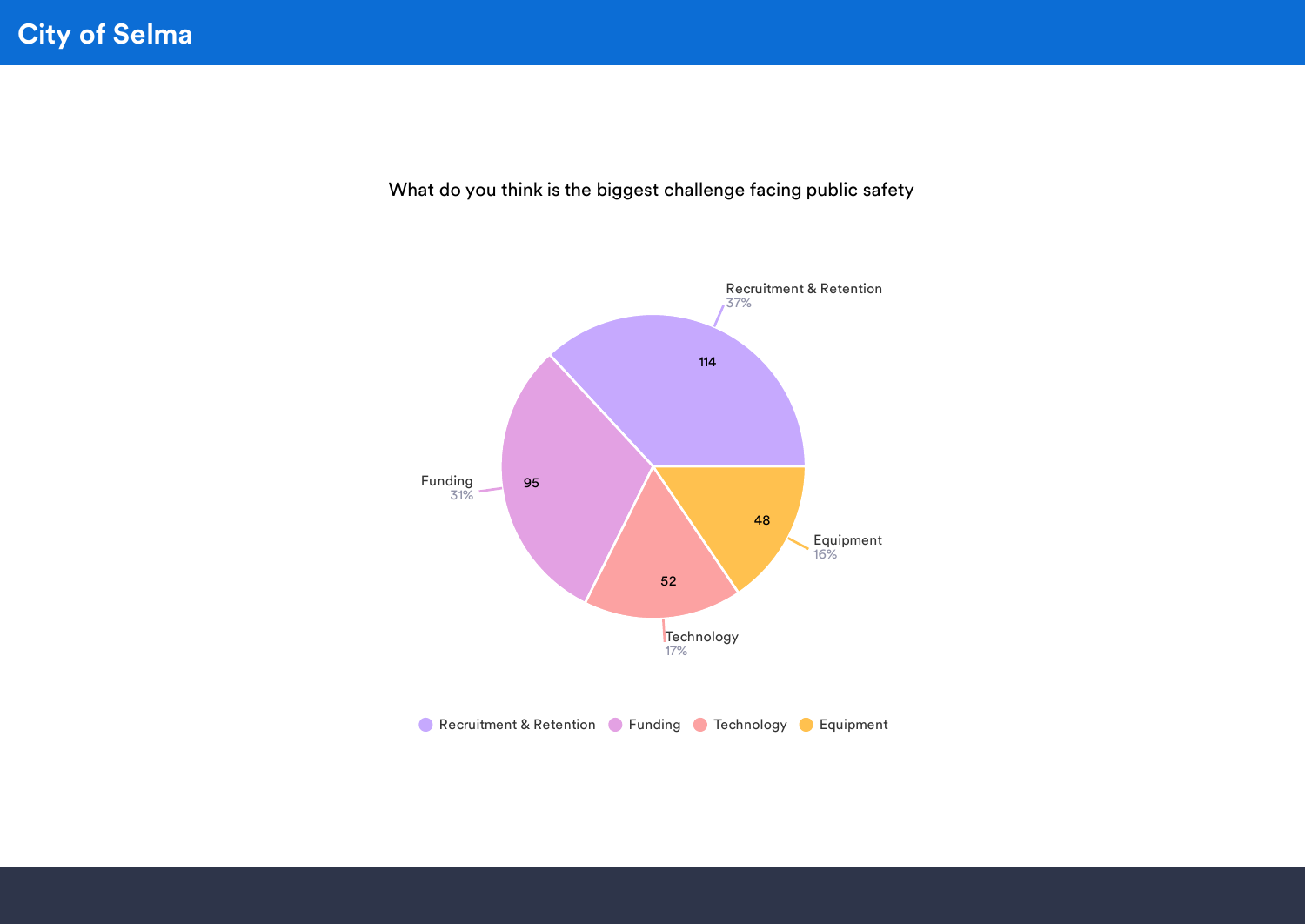What do you think should be the current priorities of the Selma Police Department?



Crime Prevention C Promoting Community Policing C Responding to Emergency Calls C Drug & Alcohol Enforcement C Education & Engagement **OF Traffic Regulations & Enforcement Constraint** The police are not being paid Coall of the above. Consistent paid consistent enforcement of existing laws Rebuild the community's trust Other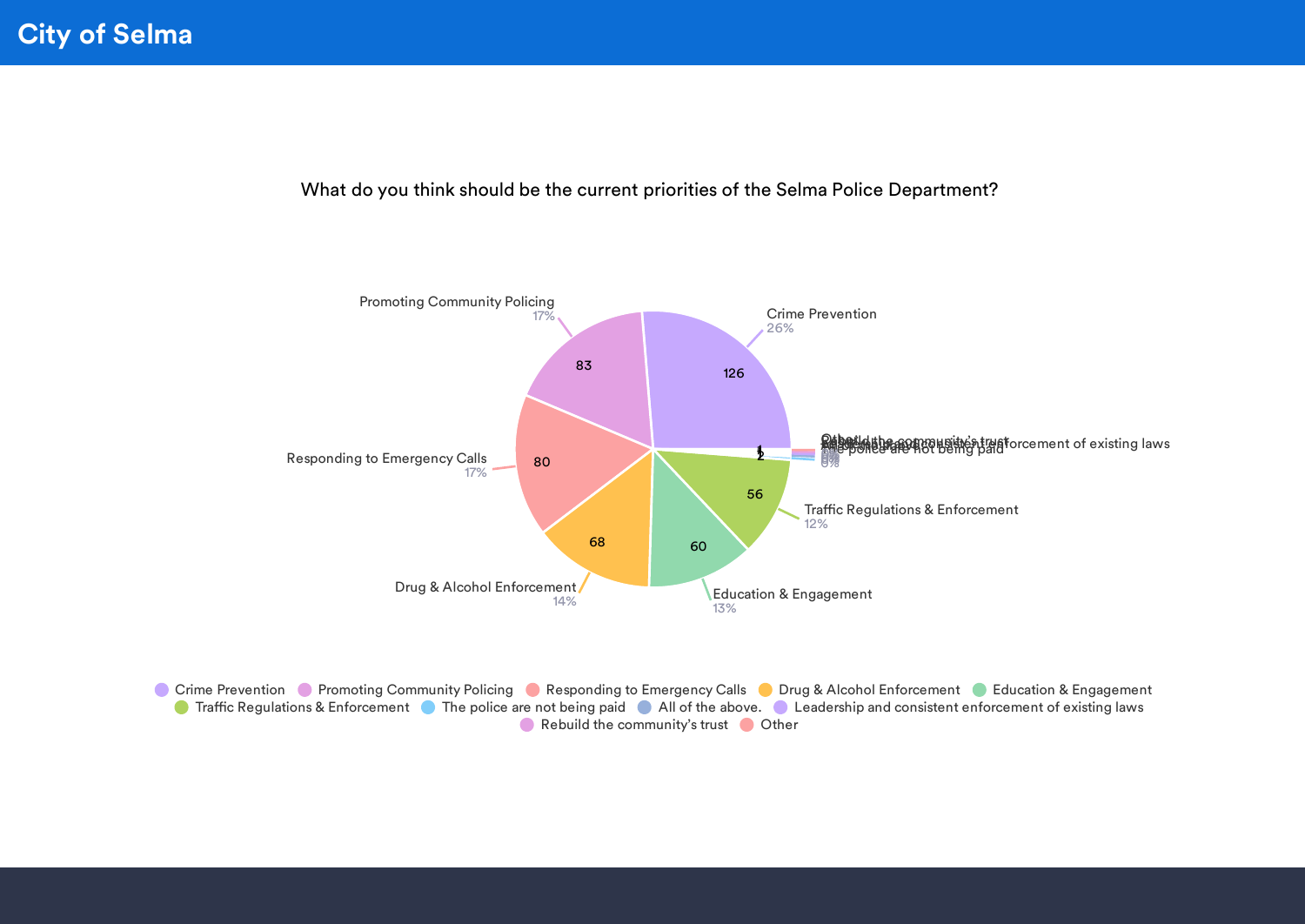



| Data           | Response | %   |
|----------------|----------|-----|
| $\overline{3}$ | 50       | 36% |
| $\overline{2}$ | 33       | 24% |
| 4              | 31       | 22% |
|                | 22       | 16% |
| -5             | 4        | 3%  |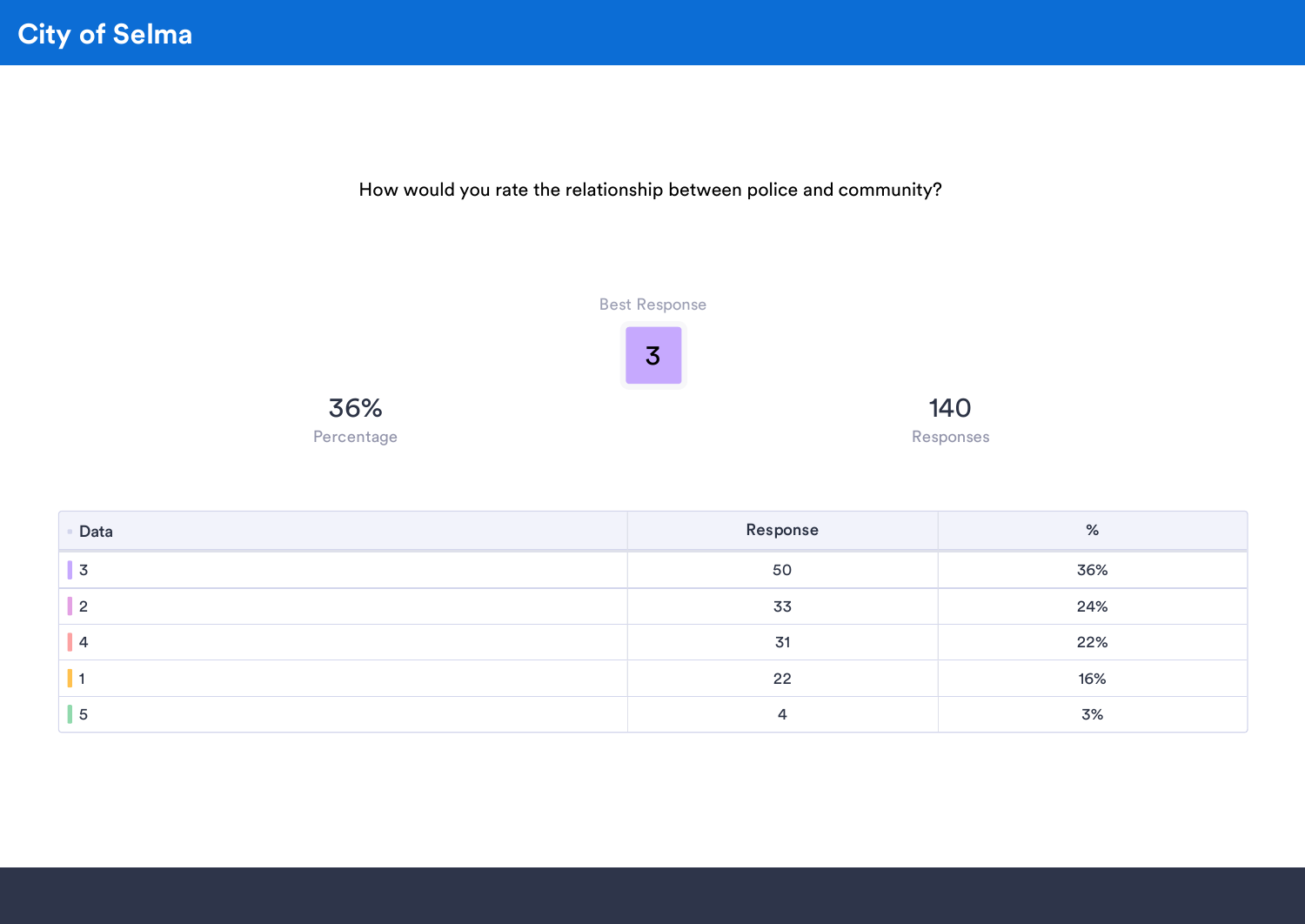If you have a school-aged child, please indicate their enrollment status.



**C** Public School C Elementary School C High School C Private School C Other C Middle School C Daycare C N/A C Na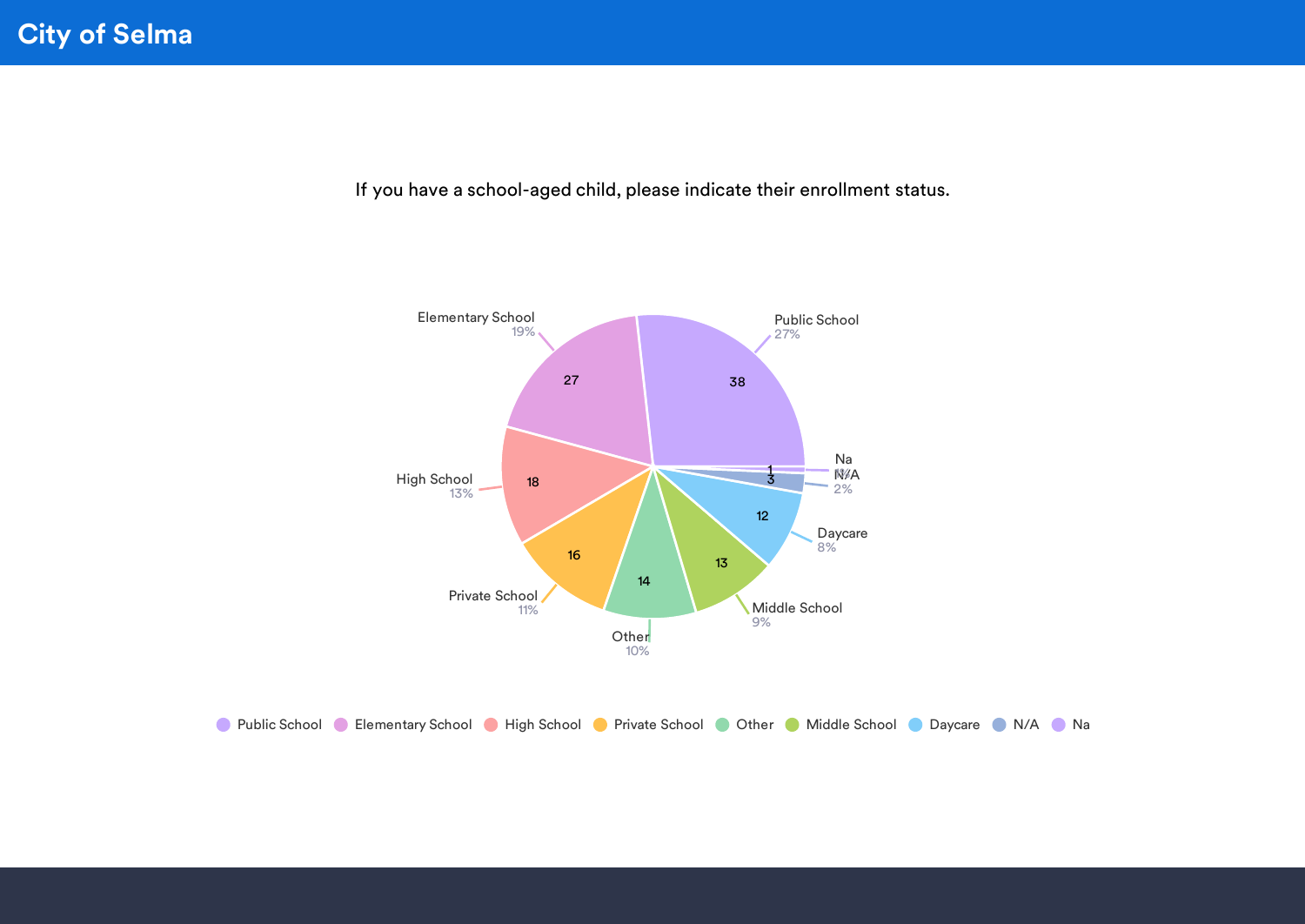How would you rate the quality of education that your child receives?



| Data           | Response | %   |
|----------------|----------|-----|
| 3              | 42       | 40% |
| $\overline{5}$ | 25       | 24% |
| $\overline{4}$ | 23       | 22% |
|                | 9        | 9%  |
|                |          | 5%  |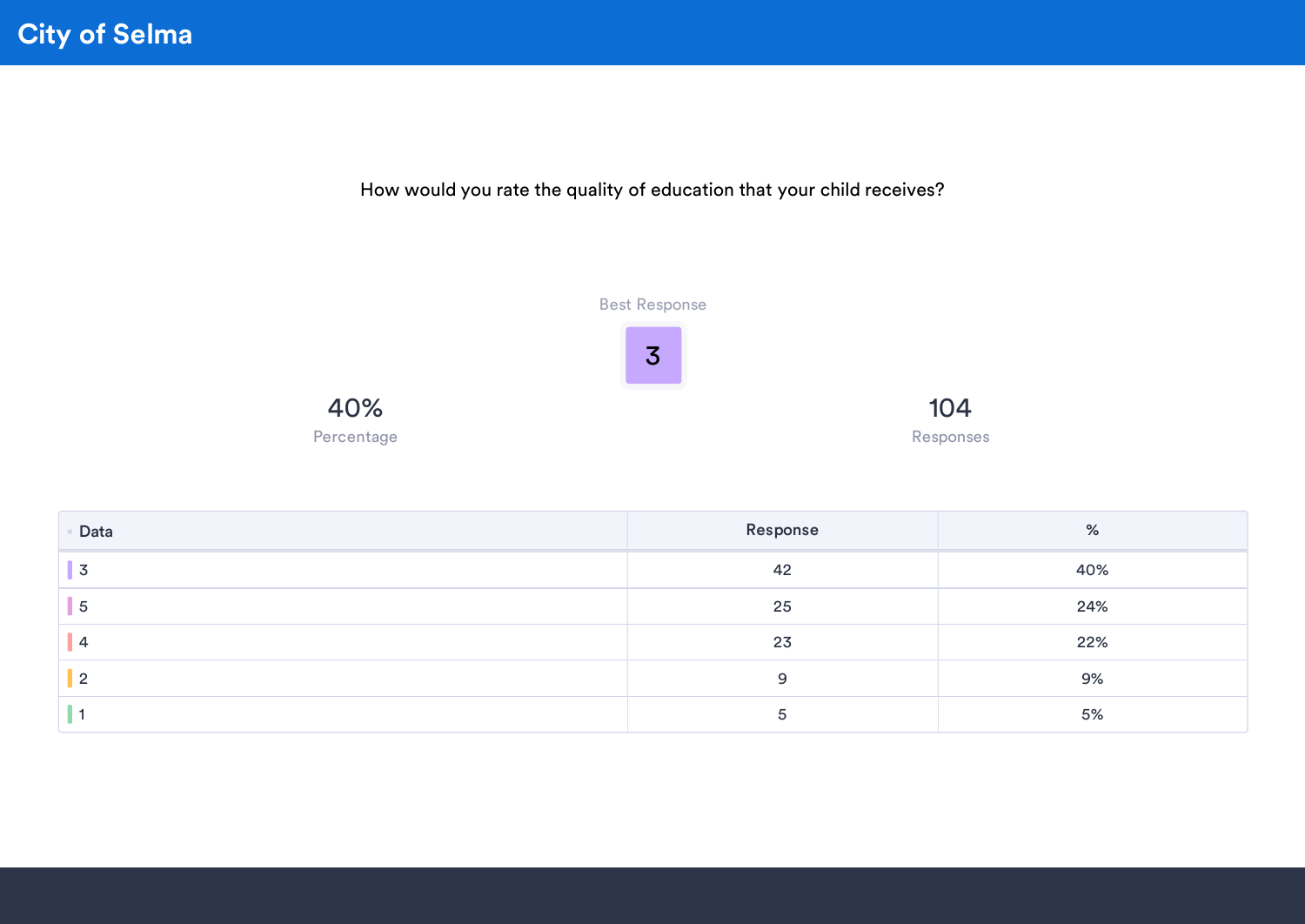



| Data | Response | %   |
|------|----------|-----|
| 3    | 31       | 31% |
| . 5  | 22       | 22% |
| - 2  | 18       | 18% |
|      | 17       | 17% |
|      | 13       | 13% |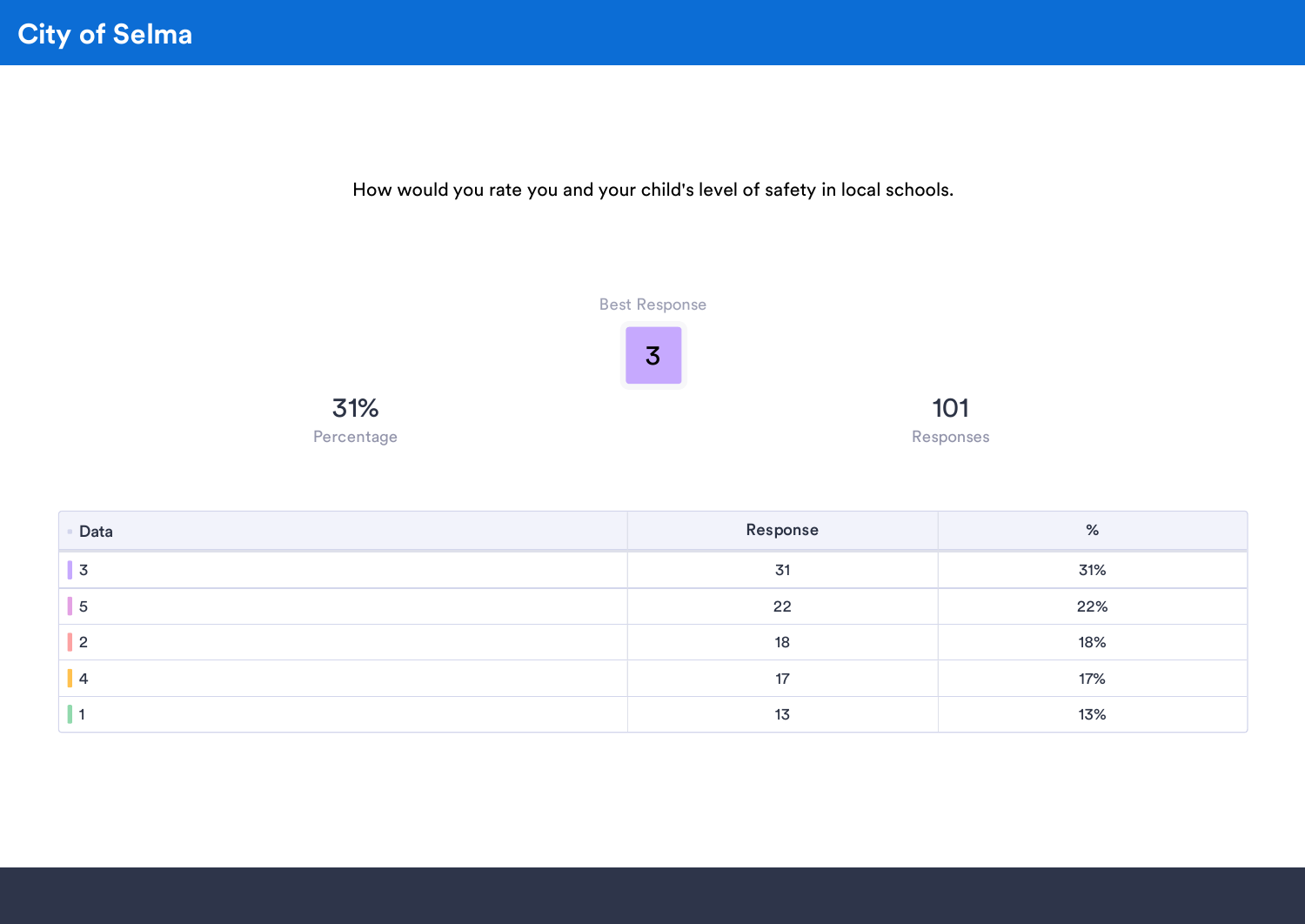#### How long have you lived in Selma?

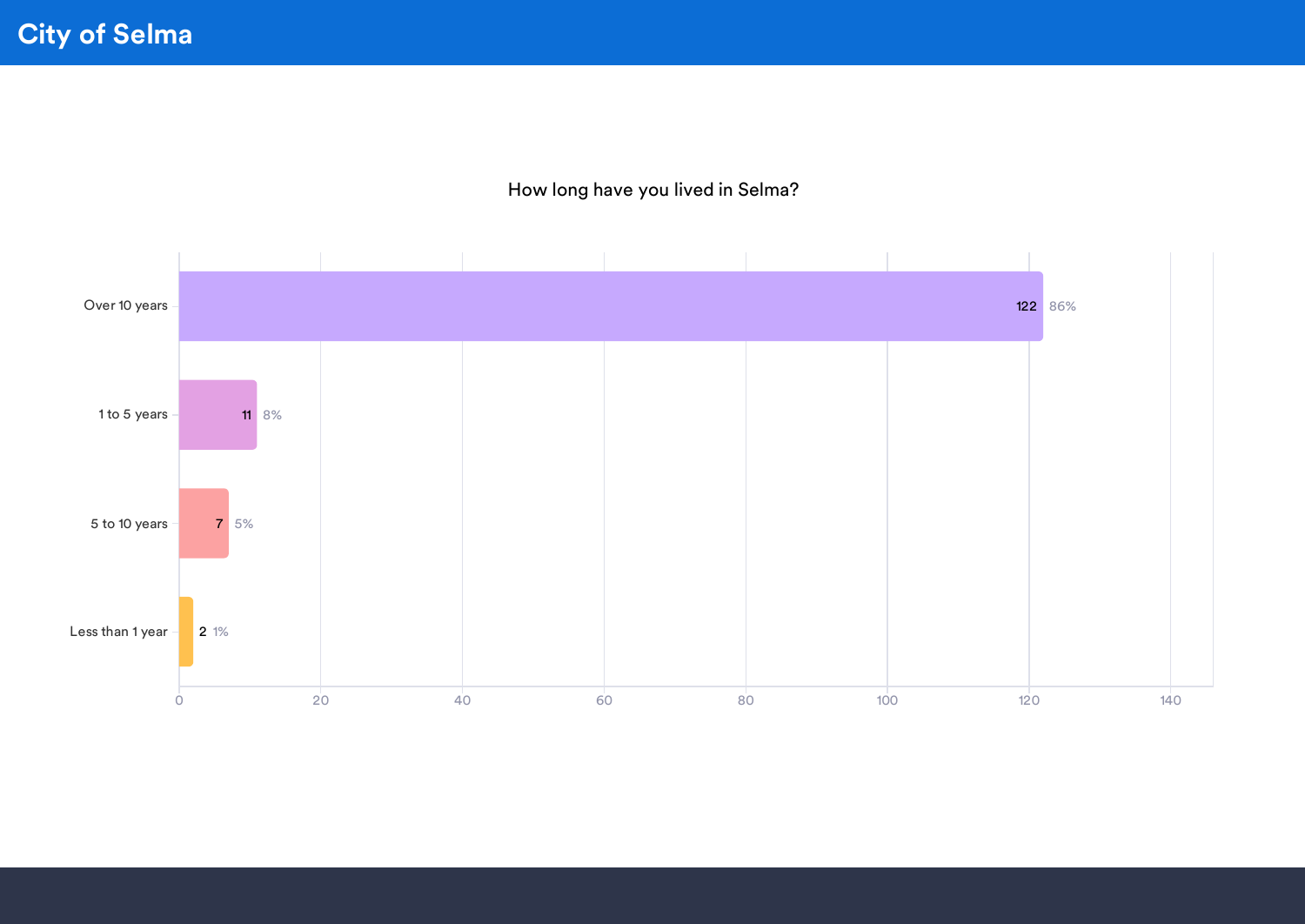City of Selma

#### Where do you work?

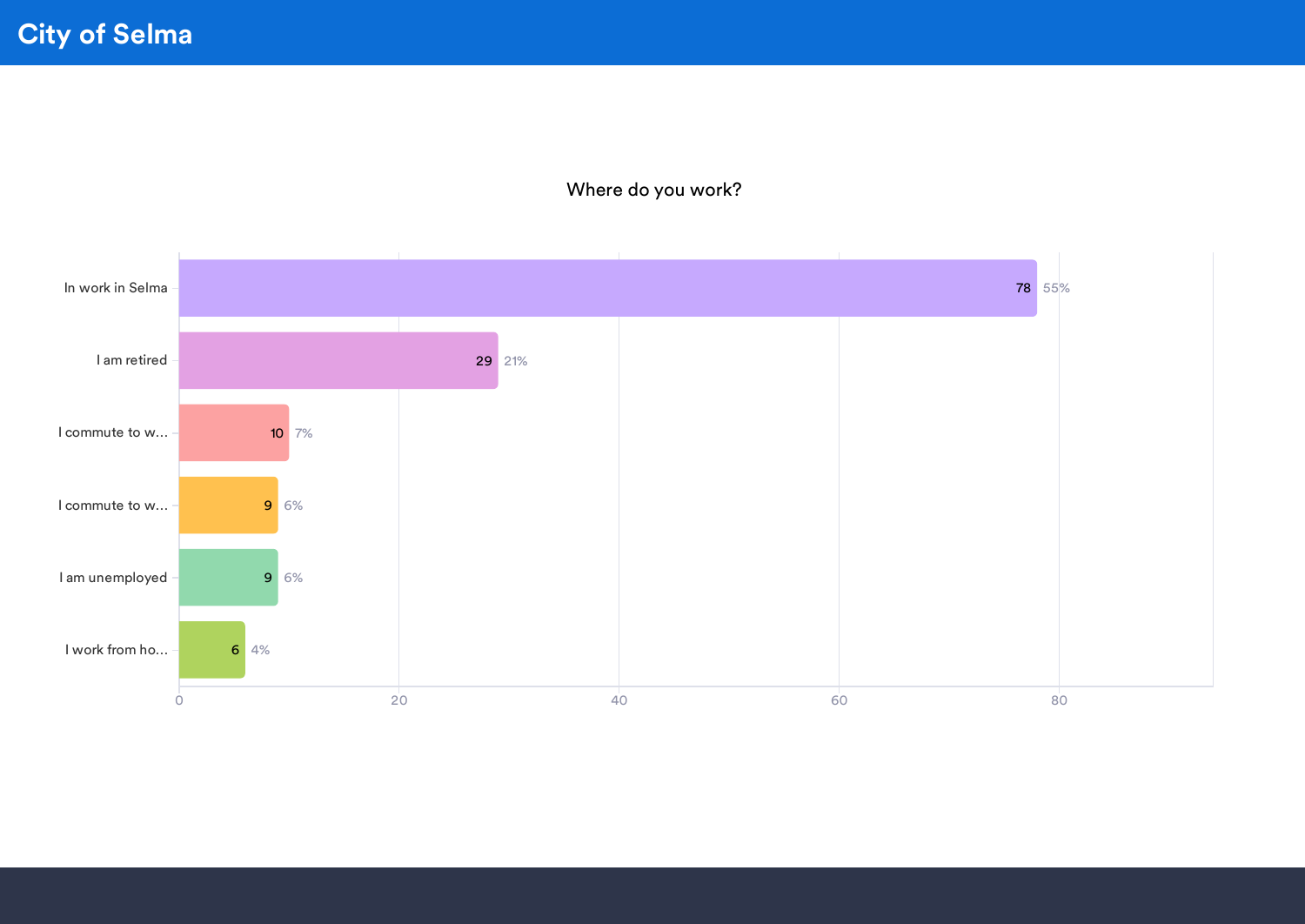

How old are you?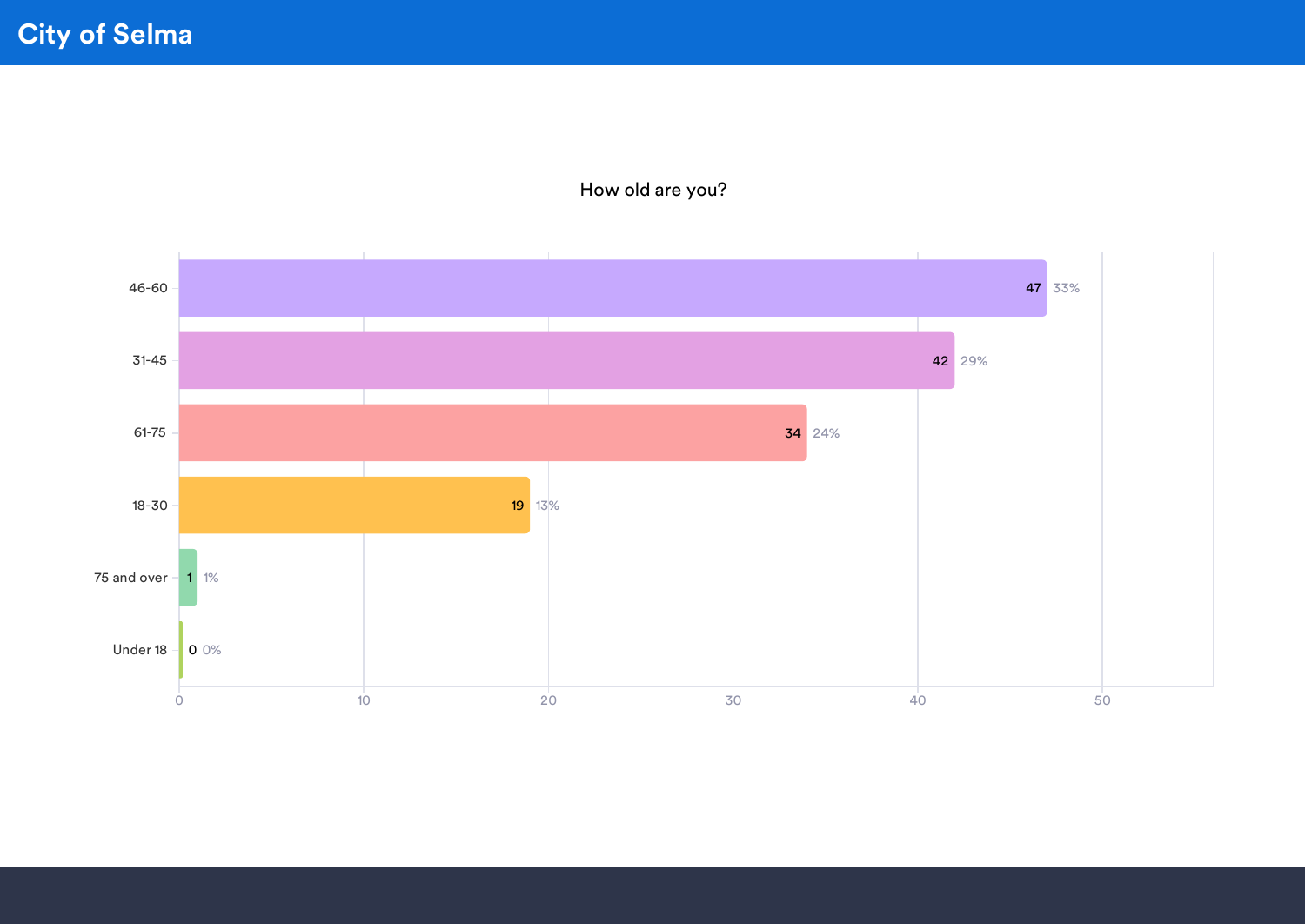#### How would you describe your race (optional)

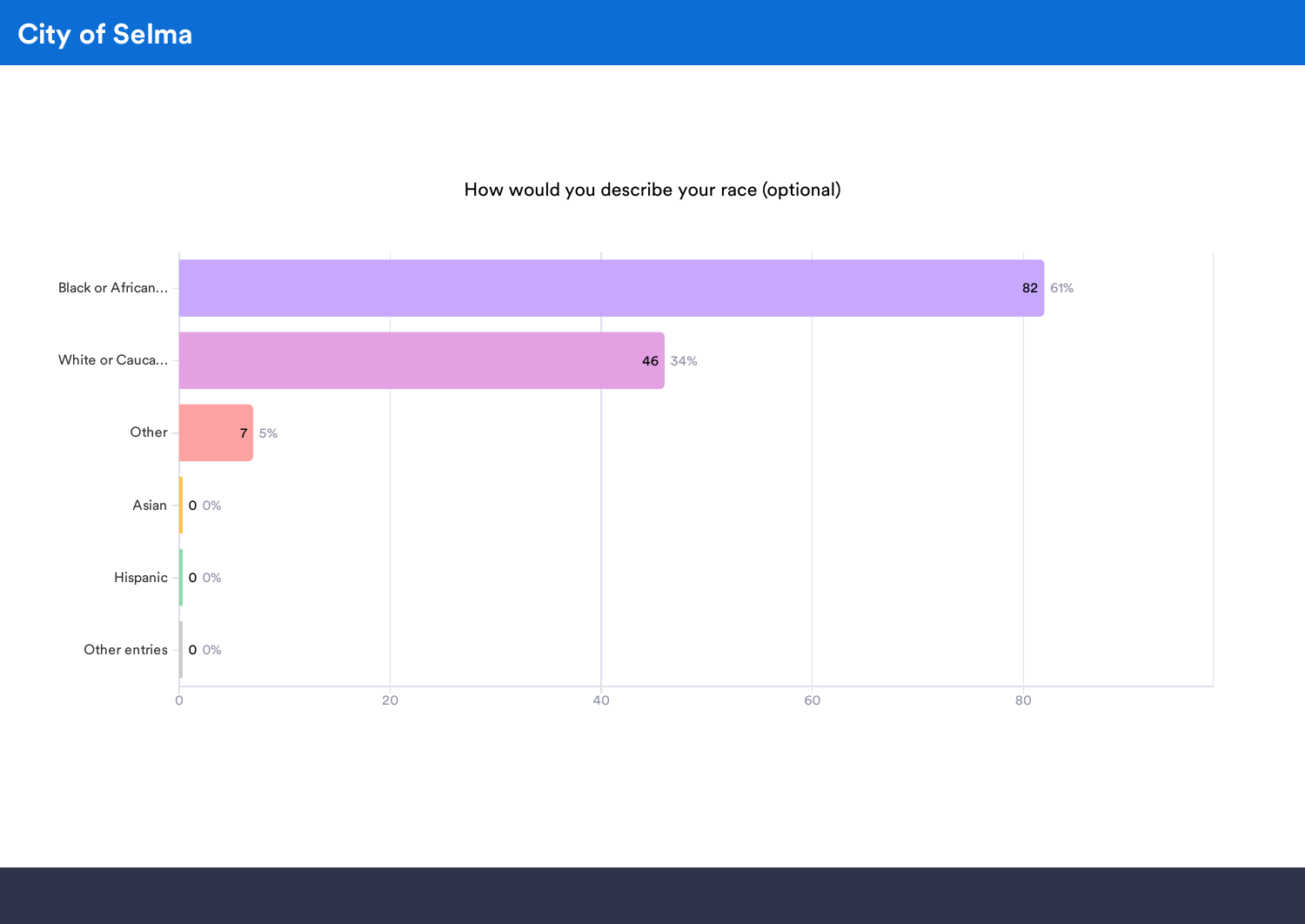How do you stay informed about City news, events, and announcements?

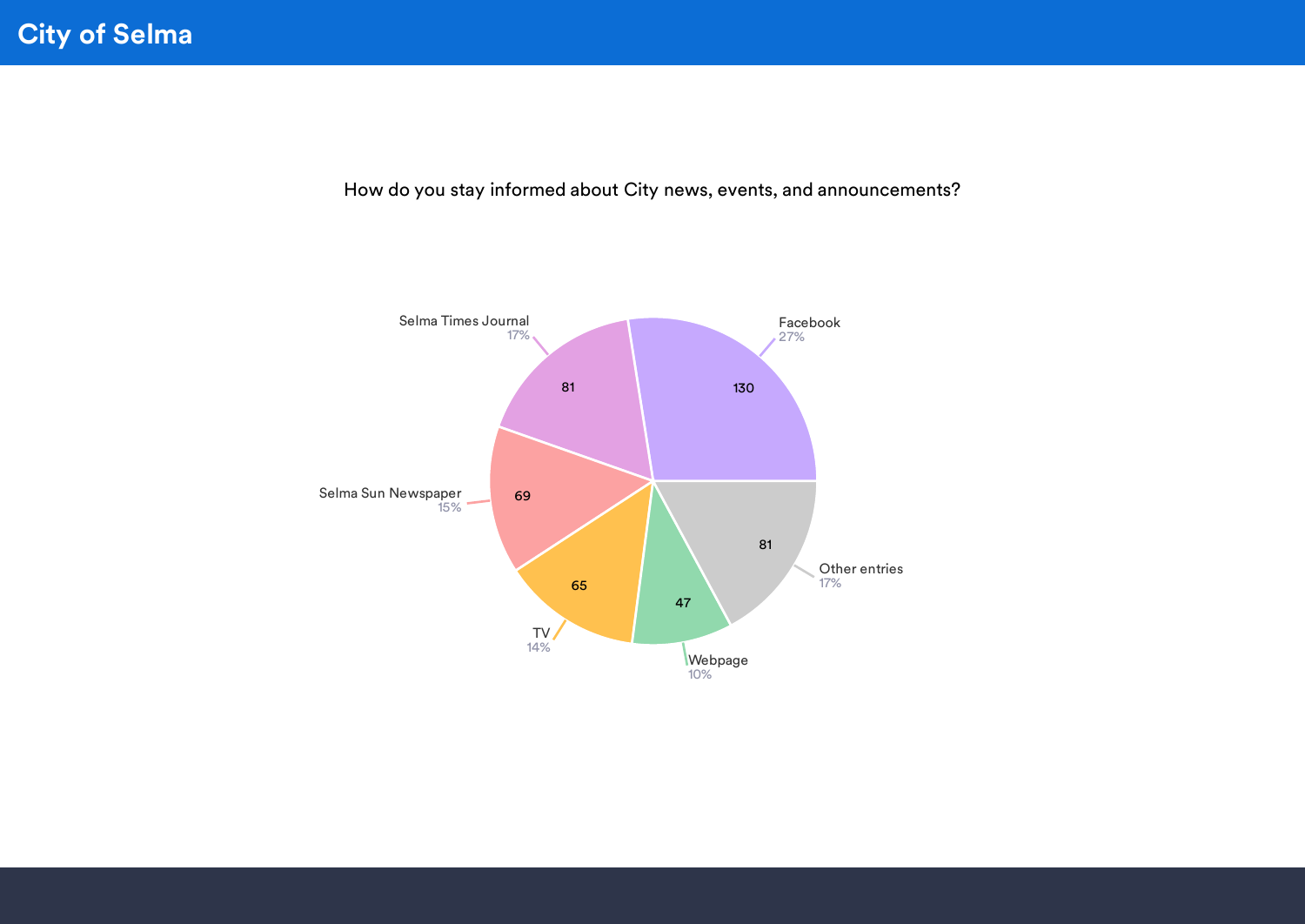Which cultural, historic, and architectural resources do you feel are most important to the community?

| Data                                                                                                                                                                | <b>Responses</b> |
|---------------------------------------------------------------------------------------------------------------------------------------------------------------------|------------------|
| All                                                                                                                                                                 | $\overline{7}$   |
| The Pettus bridge                                                                                                                                                   | $\overline{4}$   |
| Civil Rights History African American Art                                                                                                                           | $\overline{3}$   |
| The bridge                                                                                                                                                          | $\overline{3}$   |
| The Alabama River, Water Avenue Entertainment District, the Reconstruction Era, Civil War and Civil Rights history, Old Town Historic<br>District Architecture, etc | $\overline{3}$   |
| None                                                                                                                                                                | $\overline{2}$   |
| Civil rights                                                                                                                                                        | $\overline{2}$   |
| Historic                                                                                                                                                            | $\overline{2}$   |
| Bridge Water Ave Historic District Sturdivant & Museums                                                                                                             | $\overline{2}$   |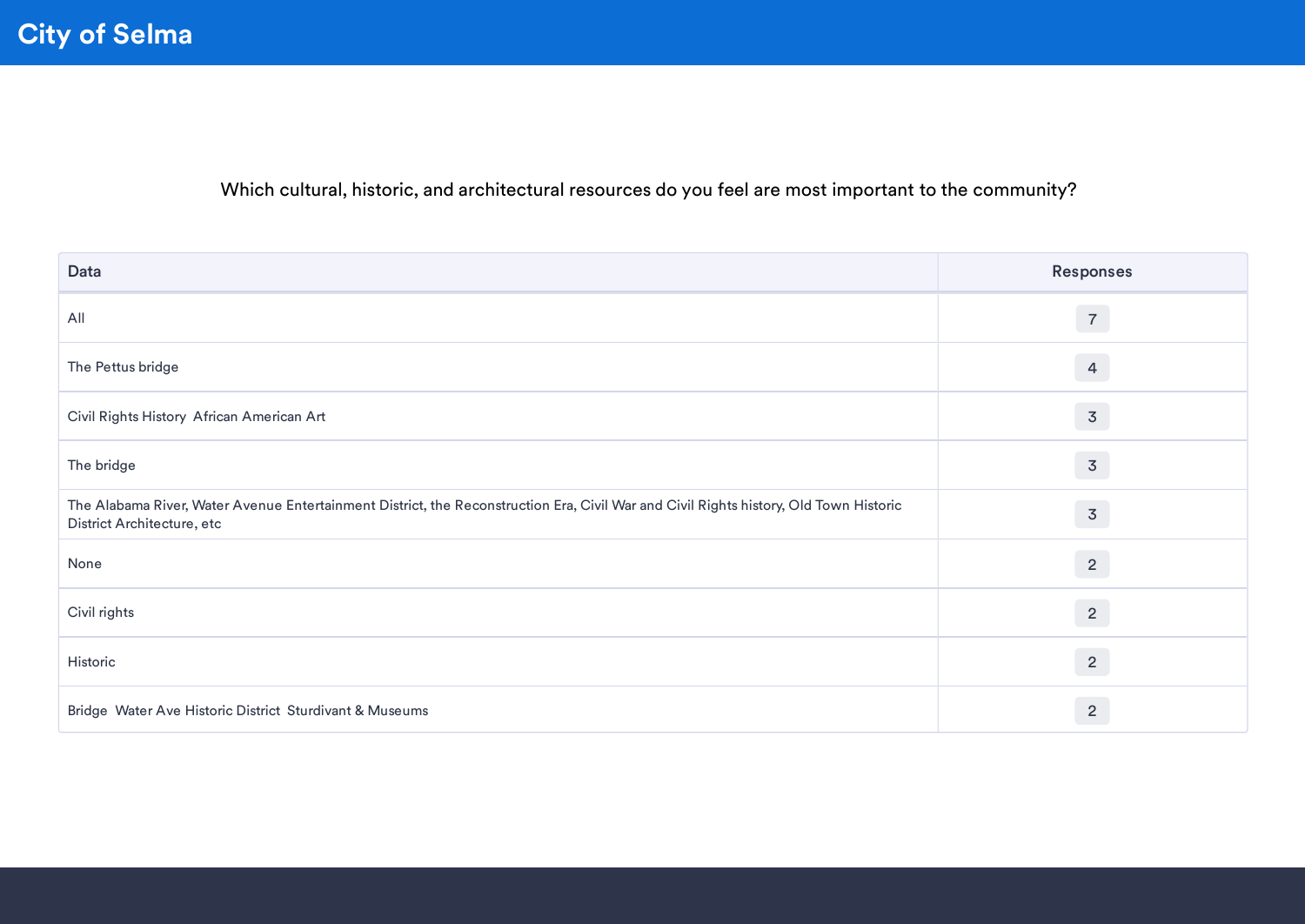What are three (3) words or phrases that you would use describe Selma to someone who was unfamiliar with the community?

| Data                                                                         | <b>Responses</b> |
|------------------------------------------------------------------------------|------------------|
| Dangerous at night Poor yet lively The people are nice but be careful        | $\overline{4}$   |
| <b>Small Community Friendly Family Oriented</b>                              | $\overline{3}$   |
| Beautiful, historic, Potential                                               | $\overline{3}$   |
| Family Love History                                                          | $\overline{2}$   |
| The Historic Selma Selma Lord Selma Big City Selma A City Under Construction | $\overline{2}$   |
| Beautiful Full of history                                                    | $\overline{2}$   |
| Hospitality Civil rights Good food                                           | $\overline{2}$   |
| Historical, experimental, dangerous                                          | $\overline{2}$   |
| Impactful Impressive Beautiful                                               | $\overline{2}$   |